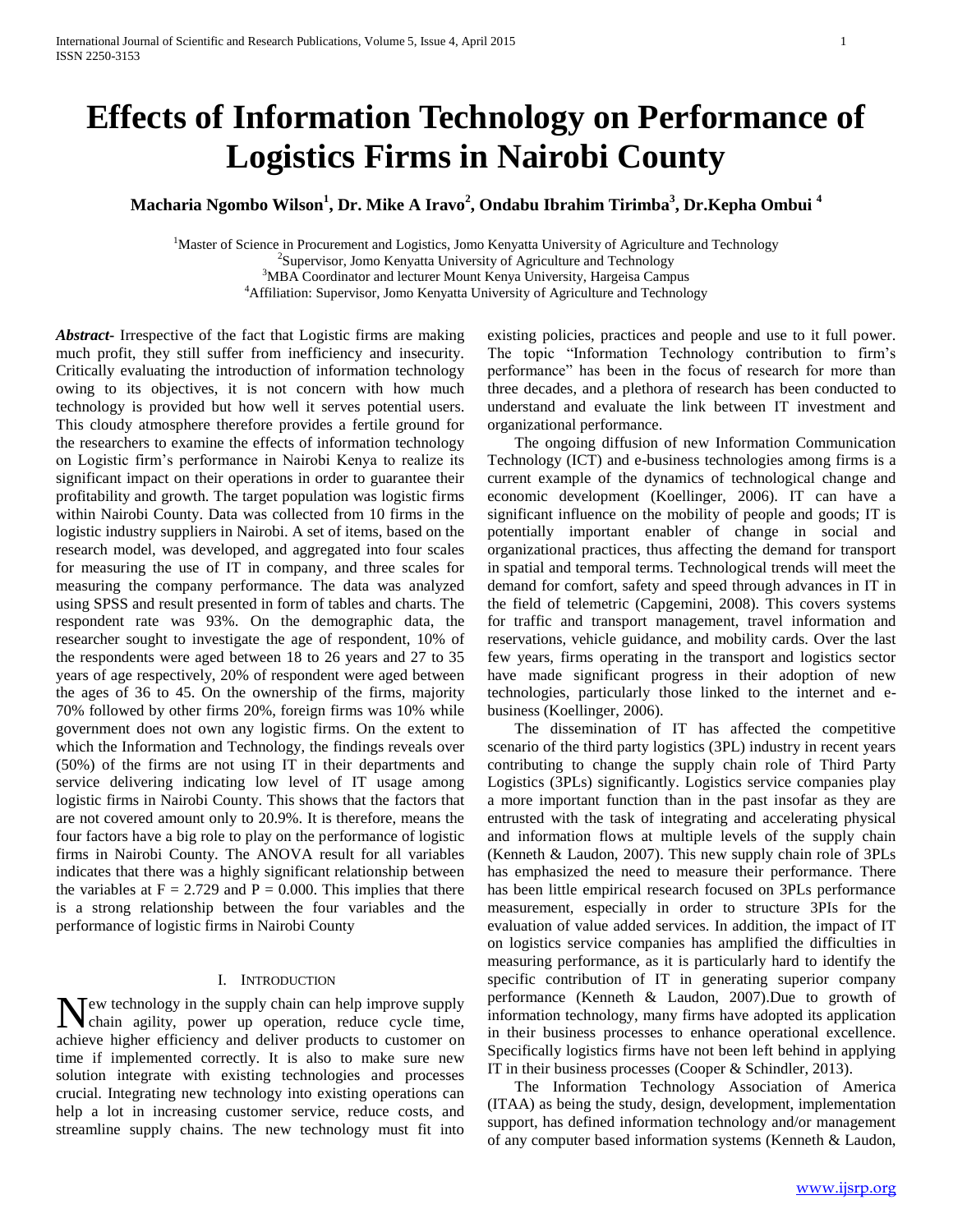2007). This relates particularly to software applications and computer hardware. Information technology deals with using electronic, computers and software to convert, store, protect, process, retrieve with security or transmit any information (Kenneth & Laudon, 2007)[.Information technology](http://www.answers.com/topic/information-technology) is concerned with improvements in a variety of human and organizational problem-solving endeavors through the design, development, and use of technologically based systems and processes that enhance the efficiency and effectiveness of information in a variety of strategic, tactical and operational situations. Ideally, this is accomplished through critical attention to the information needs of humans in problem-solving tasks and in the provision of technological aids, including electronic communication and computer-based systems of hardware, software and associated processes. Information technology complements and enhances traditional engineering through emphasis on the information basis for engineering (Capgemini, 2008).

 Everything from data management, networking, engineering computer hardware, software design, database design and management and administration of systems is included in the term of information technology. When covering the aspects of IT

as a whole, the use of computers and information are typically associated. The history of IT goes back several years. In order to perform the functions associated with the field of technology the modern field will use computers, servers, database management systems and cryptography (Kenneth &Laudon, 2007). Due to the nature of logistics firms, globalization and growth of technology, it has necessitated the firms to adapt IT in their operations. The use of IT has been associated with the benefits such as Increased efficiency and effective in business process, facilitates sharing of information quickly and efficiently by bringing down barriers of linguistic and geographic boundaries, it facilitates cheaper, quicker, and more efficient communication ,cost reduction hence increased productivity, increased working hours and bridging cultural gap (Capgemini, 2008). Generally, firms that have adopted IT have achieved high levels of efficiency and effectiveness in their day-to-day business operations hence improving their performance by gaining a competitive advantage, increased profitability and increased market share over their competitors (Capgemini, 2008).

The figure 1.1 below shows the relationship and functions of logistics firms and suppliers



*Figure 1.1 Relationship between players in logistic industry*

(Source: Cooper & Schindler, 2013)

 Once goods have been paid for by importer/exporter he identifies a logistics firms to handle custom clearance, warehousing and transportation to the destination. The logistics firms in Kenya provide the following services to both importers

and exporters: The table below shows the main activities of logistics firms, application of IT in those areas and the associated benefits in those areas.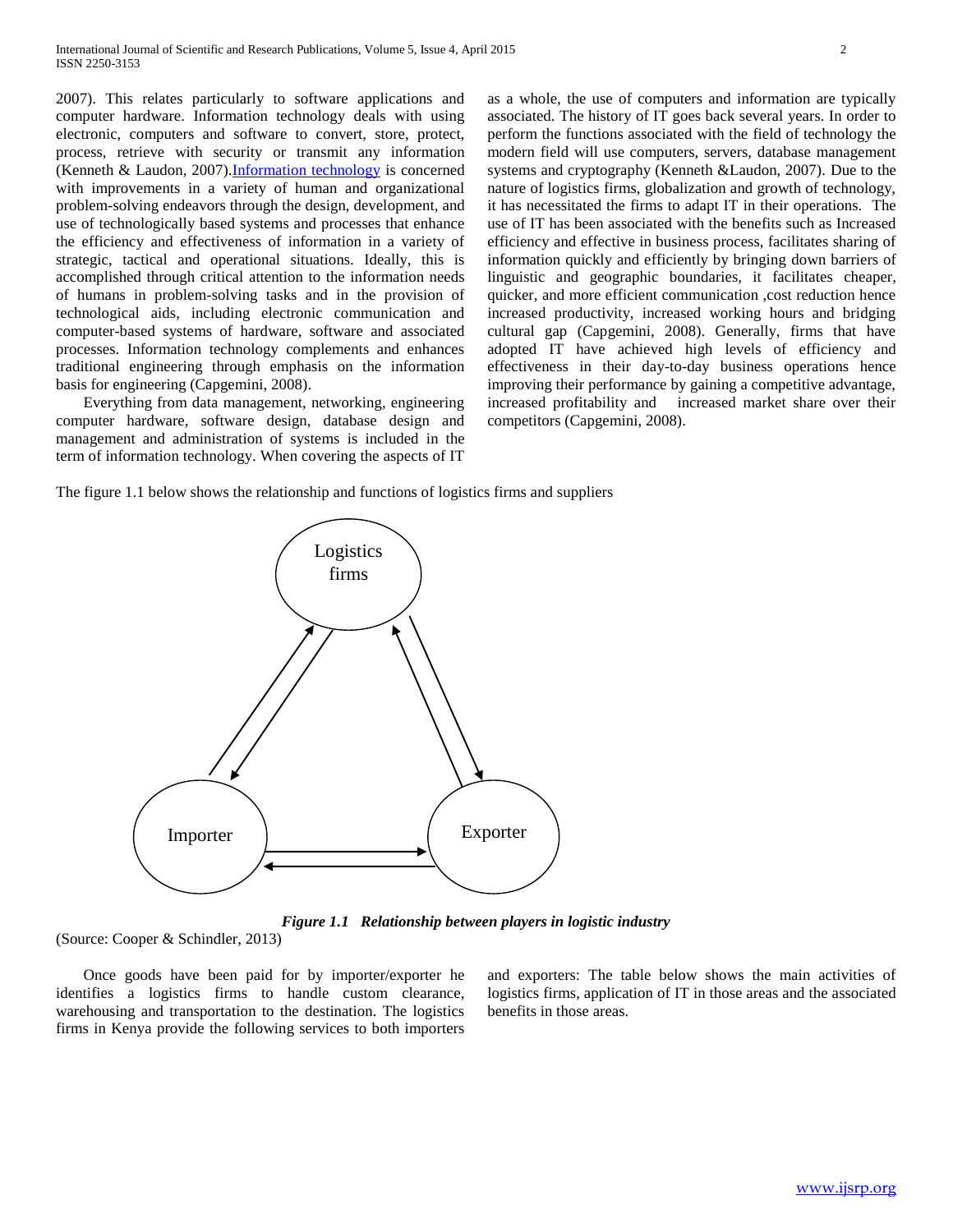| <b>Activities/aspects</b>     | <b>IT application Areas</b>                                                                                                                                                                    | <b>Benefits</b>                                                                                                                                                                                                                                                                                |
|-------------------------------|------------------------------------------------------------------------------------------------------------------------------------------------------------------------------------------------|------------------------------------------------------------------------------------------------------------------------------------------------------------------------------------------------------------------------------------------------------------------------------------------------|
| Transportation<br>Warehousing | Fleet management-car tracking,<br>maintenance,<br>driver<br>management,<br>speed<br>management, fuel management<br>and health& safety management,<br>route management<br>Warehouse management- | Recovery of stolen vehicles<br>$\bullet$<br>Increase in personal safety<br>$\bullet$<br>and<br>security<br>Reduction in insurance costs<br>$\bullet$<br>Decrease in unnecessary over time<br>$\bullet$<br>Increased customer satisfaction<br>$\bullet$<br>Reduction in paper work<br>$\bullet$ |
|                               | Receive goods<br>٠<br>Identify the goods<br>٠<br>Dispatch goods to storage<br>Pick goods<br>Dispatch shipment                                                                                  | Real time dispatch<br>$\bullet$<br>Time saving in locating of inventory<br>Increase of safety and security of<br>$\bullet$<br>goods<br>Cargo consolidation<br>٠                                                                                                                                |
| Custom clearance              | Documentation,<br>duty<br>payment,<br>inspection,                                                                                                                                              | Increased customer satisfaction<br>$\bullet$<br>Reduced paperwork in clearance<br>٠<br>Reduced administrative costs<br>Enhancing compliance with KRA                                                                                                                                           |
| Cargo management              | Container leasing, cargo security, loading<br>and offloading,                                                                                                                                  | Improved security and safety<br>$\bullet$<br>Real time cargo tracking<br>Cargo documentation                                                                                                                                                                                                   |

*Table1.1Application of IT in different aspects of logistics*

(Source: Cooper & Schindler, 2013)

 The table above highlights activities that logistics firms engage in, the areas that IT is applied and the benefit of using IT in respective areas. Under the IT application areas in logistics, it has provided the following systems: fleet management systems such as GSM/GPRS network, GPS satellites and real time fuel management system, warehouse management systems, cargo management systems such as handling systems and GPS, GSM/GPRS cargo tracking systems and communication and information systems such as EDI (Sullivan, 2005).

 Due to technological advancement, the logistics firms have been provided with the opportunity to embrace the above systems in the management of their aspects (Sullivan, 2005). The increasing emphasis of logistics is creating focus on the use of information technology by the firms. Cost reduction focus can become intense as companies continue to adopt use of information technology to leverage competitive advantages and increase efficiency and effectiveness to enhance their profitability, market share and customer satisfaction (Sullivan, 2005). Logistics managers therefore need to understand the

benefit of technology to enable them align information technology with business strategies to be able to make informed business decision. Because of economic integration under the EAC (East African community), the logistic industry is playing a great role in facilitating the exports and imports within the region through Nairobi (Sullivan, 2005).

# **1.1 Statement of the Problem**

 Logistic Firms has come of age and as such, competition has alerted Logistic firms to look for innovations that will keep their customers and even win more. Because of the need for efficiency and effectiveness in the logistic sector, the web is introduced and used mostly for commercial purpose through internet trading and information technology. The adoption of information technology in logistic sector is owing to the fact that, linguistic barriers needed to be put to an end to enable easy and cheaper communication during transaction. It is to foster customerrelationship, increase customer satisfaction, improve operational efficiency, reduce the running cost, reduce transaction time, give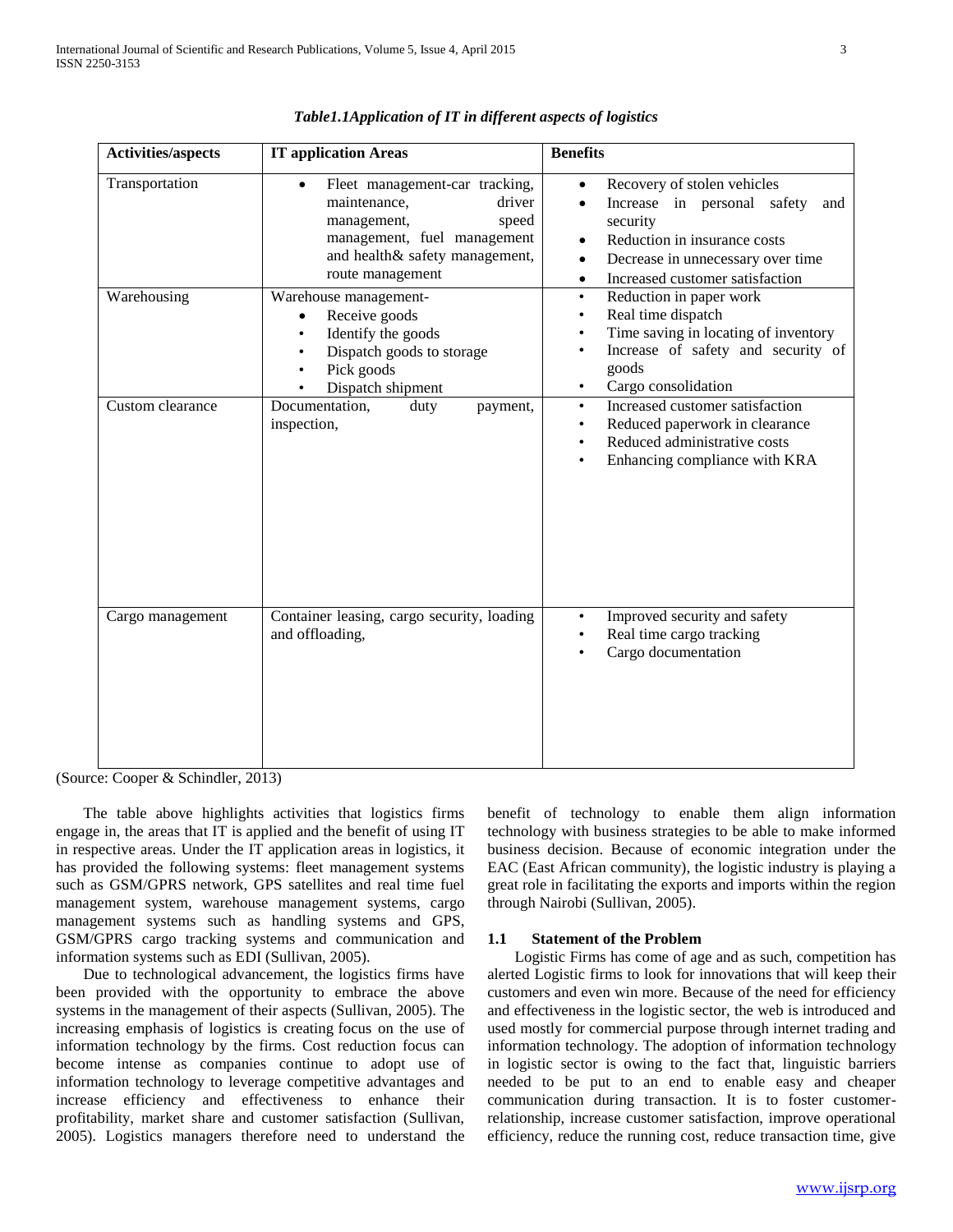Logistic firms competitive edge, provide security to investors fund and promotion of other financial services and movement of goods across the globe.

 Despite the adoption of information technology in logistic sectors today with its numerous objectives, observation has however shown that, not all the objectives have been realized and felt by users. It is highly disheartening to observe that, some among many undertaken are not working to standard thereby causing more harm than good to shareholders, potential investors among other users and traders. Logistic firms today seems to be mainly interested in the movement and procurement of goods from one point to the other while maximizing profit, thereby losing sight of the critical and more important areas like making transaction equipments work to standard, providing security to goods on transit. Logistic firms today are unable to comply strictly with the mission statement/corporate mission with information technology. Much of the logistic management does not plan to meet the service quality, and security of goods.

 In Kenya, the requirement by all truckers to install the Electronic Cargo Tracking System (ECTS) was initially met with opposition. However, truckers have slowly embraced the ECTS, which seeks to replace the security bond while monitoring cargo in transit and providing real time information on location, security and condition of cargo and assets. The ECTS is currently being implemented by customs authorities in many parts of the world to lessen against a range of risks such as significant tax loss, cargo theft, and improving regulatory compliance. However, there is no empirical research that explains the correlation between this enhanced security and the overall performance of Logistic firms. The logistic firm's management needs to keep up with the continuous technological changes taking place around the world as this has the potentiality of affecting their performance in terms of security, clearance and service delivery. Despite this innovation 'information technology', Logistic firms still find it difficult properly sort out transactions, giving goods on transit proper security, and efficient clearance thereby leading to loss of trust by customers. In addition, the Logistic firms have found it a challenge to grow and meet up with their responsibilities as the volume of transaction increases each day. Irrespective of the fact that Logistic firms are making much profit, they still suffer from inefficiencies and insecurity. Critically evaluating the introduction of information technology owing to its objectives, it is not concern with how much technology is provided but how well it serves potential users. This study therefore, sought to examine the effects of information technology on Logistic firm's performance in Nairobi Kenya to realize its significant impact on their operations in order to guarantee their profitability and growth.

## **1.3 Objectives of the Study**

#### **1.3.1 General Objective of the Study**

 The general objective of this study was to establish the effects of Information Technology on the performance of logistics firms in Nairobi County, Kenya.

# **1.3.2 Specific Objectives**

The study was guided by the following specific objectives

- I. To determine how levels of IT usage affect performance of logistic firms in Nairobi County
- II. To establish the influence of cargo tracking and security system on the performance of logistic firms in Nairobi Count
- III. To establish how use of IT on customer service delivery system affect performance of logistic firms in Nairobi County
- IV. To determine how information integration influence the performance of logistics firms in Nairobi County

#### **1.4 Research Questions**

 In order to achieve its objectives, the researcher used the following research questions in line with the research objectives. These include the following;

- I. How does the level of IT usage affect performance of logistic firms in Nairobi County
- II. How does cargo tracking and security system on the performance of logistic firms in Nairobi Count
- III. How does IT usage on customer service delivery influence performance of logistic firms in Nairobi County?
- IV. How information integration with influences the performance of logistics firms in Nairobi County?

# **1.5 Scope of the Study**

 The study specifically discussed the effect of IT on logistics firms within Nairobi County. Therefore, the scope selected was logistics firms within Nairobi County Kenya. The study will focus on small and medium sized third party logistics firms who offer cargo tracking, fleet management, forward and clearing companies as well as transport and parcel delivery firms within the county. The study interviewed top and middle level management on the selected companies.

#### **1.6 Significance of the study**

 This study was important to various parties outlined as follows:

#### **1.6.1 Logistic Firms Owners and Managers**

 To the owners and managers of logistic firms in Nairobi County, it will give new information as to how they can effectively adapt the information technology in the firms' main aspects in order to increase the performance of their firms. The study may also give the managers more insights on the effect of IT on their firms' performance hence they would be in a position to make strategic decisions concerning the use of IT within their organization.

#### **1.6.2. To the Academicians**

 To the academicians it will be the base for further study on how logistic firms' provider can effectively exploit the benefits of information technology to improve on their performance and managers. For academic purposes, this study serves to increase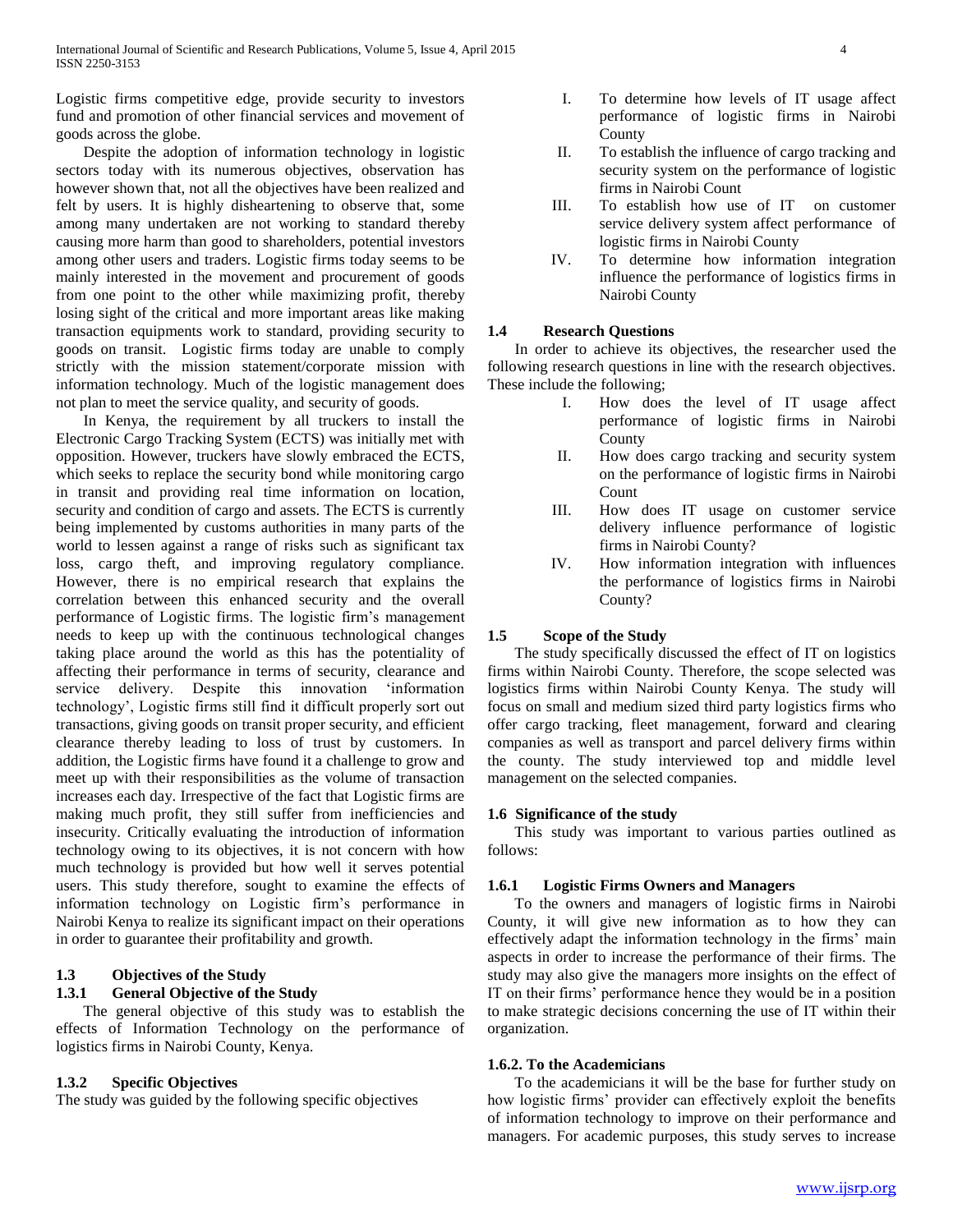knowledge concerning information technology and performance of organization to the already existing body of knowledge.

### **1.6.3. To the Government**

 The study might be useful to the government in terms of revealing the benefits of IT use in improving service delivery hence government will be in a position to make strategic decisions concerning IT infrastructure within the country and take initiatives of attracting investors in the country. This would boost economic growth in terms of IT investments within the country.

#### II. LITERATURE REVIEW

#### **2.1 Introduction**

 This chapter reviews what other scholars have had to say about the impact of IT on logistics firms and how IT has transformed their operations. It also gives empirical review of the past research both globally, international and nationally. The chapter also focuses on conceptual framework before concluding with the summary of literature review and research gaps

#### **2.2 Theoretical Framework**

 The theoretical starting point for our analysis is the wellestablished literature on new technology adoption. This literature points to delays in the adoption of new technologies and differences in adoption rates across firms, industries and countries (Reinganum, 2008). To understand the adoption and diffusion of IT as a new technology it is therefore essential to uncover the factors that explain this delay and the variation in the rates of its adoption. The existing theoretical models focus on a number of factors explaining this delay and the variation in the adoption rates including uncertainty about the characteristics of the new technology.

#### **2.2.1 Instrumental Theory**

 Instrumental theory offers the most widely accepted view of technology. It is based on the common sense idea that technologies are "tools" standing ready to serve the purposes of their users. Technology is deemed "neutral," without evaluative content of its own. However, what does the notion of the "neutrality" of technology actually mean? The concept usually implies at least four points. First technology, as pure instrumentality, is indifferent to the variety of ends it can be employed to achieve (Kenneth & Laudon, 2007). Thus, the neutrality of technology is merely a special case of the neutrality of instrumental means, which are only contingently related to the substantive values they serve.

 This conception of neutrality is familiar and self-evident. Secondly, technology also appears to be indifferent with respect to politics, at least in the modern world, and especially with respect to capitalist and socialist societies. A hammer is a hammer, a steam turbine is a steam turbine, and such tools are useful in any social context. In this respect, technology appears to be quite different from traditional legal or religious institutions, which cannot be readily transferred to new social contexts because they are so intertwined with other aspects of the societies in which they originate (Capgemini, 2008).

 The transfer of technology, on the contrary, seems to be inhibited only by its cost. Thirdly, the socio-political neutrality of technology is usually attributed to its "rational" character and the universality of the truth it embodies. Technology, in other words, is based on verifiable causal propositions. Insofar as such propositions are true, they are not socially and politically relative but, like scientific ideas, maintain their cognitive status in every conceivable social context. Hence, what works in one society can be expected to work just as well in another. Lastly, the universality of technology also means that the same standards of measurement can be applied in different settings (Bitner, Brown, & Meuter, 2000). Thus, technology is routinely said to increase the productivity of labor in different countries, different eras and different civilizations. Technologies are neutral because they stand essentially under the very same norm of efficiency in any and every context.

 Given this understanding of technology; the only rational stance is unreserved commitment to its employment. Of course, we might make a few exceptions and refuse to use certain devices out of deference to moral or religious values. Reproductive technologies are a case in point. Even if one believes that contraception, abortion, test tube babies are valueneutral in them, and, technically considered, can only be judged in terms of efficiency, one might renounce their use out of respect for the sacredness of life (Bitner, et al., 2000).

 This approach places "trade-offs" at the center of the discussion. "You cannot optimize two variables" is the fundamental law of the instrumental theory of technology. There is a price for the achievement of environmental, ethical or religious goals, and that price must be paid in reduced efficiency. On this account, the technical sphere can be limited by nontechnical values, but not transformed by them (Bitner, et al., 2000). The instrumentalist understanding of technology is especially prominent in the social sciences. It appears to account for the tensions between tradition, ideology and efficiency, which arise from socio-technical change. Modernization theory, for example, studies how elites use technology to promote social change in the course of industrialization. In addition, public policy analysis worries about the costs and consequences of automation and environmental pollution. Instrumentalism provides the framework for such research (Howells &Tether., 2004).

#### **2.2.2 Substantive Theory**

 Despite the common sense appeal of instrumental theory, a minority view denies the neutrality of technology. Substantive theory, best known through the writings of Jacques Ellul and Martin Heidegger, argues that technology constitutes a new type of cultural system that restructures the entire social world as an object of control. This system is characterized by an expansive dynamic, which ultimately overtakes every prêt-technological enclave and shapes the whole of social life (Gray, Matear & Matheson, 2000). The instrumentalization of society is thus a destiny from which there is no escape other than retreat. Only a return to tradition or simplicity offers an alternative to the juggernaut of progress. Something like this view is implied in Max Weber's pessimistic conception of an "iron cage" of rationalization, although he did not specifically connect this projection to technology (Howells &Tether, 2004).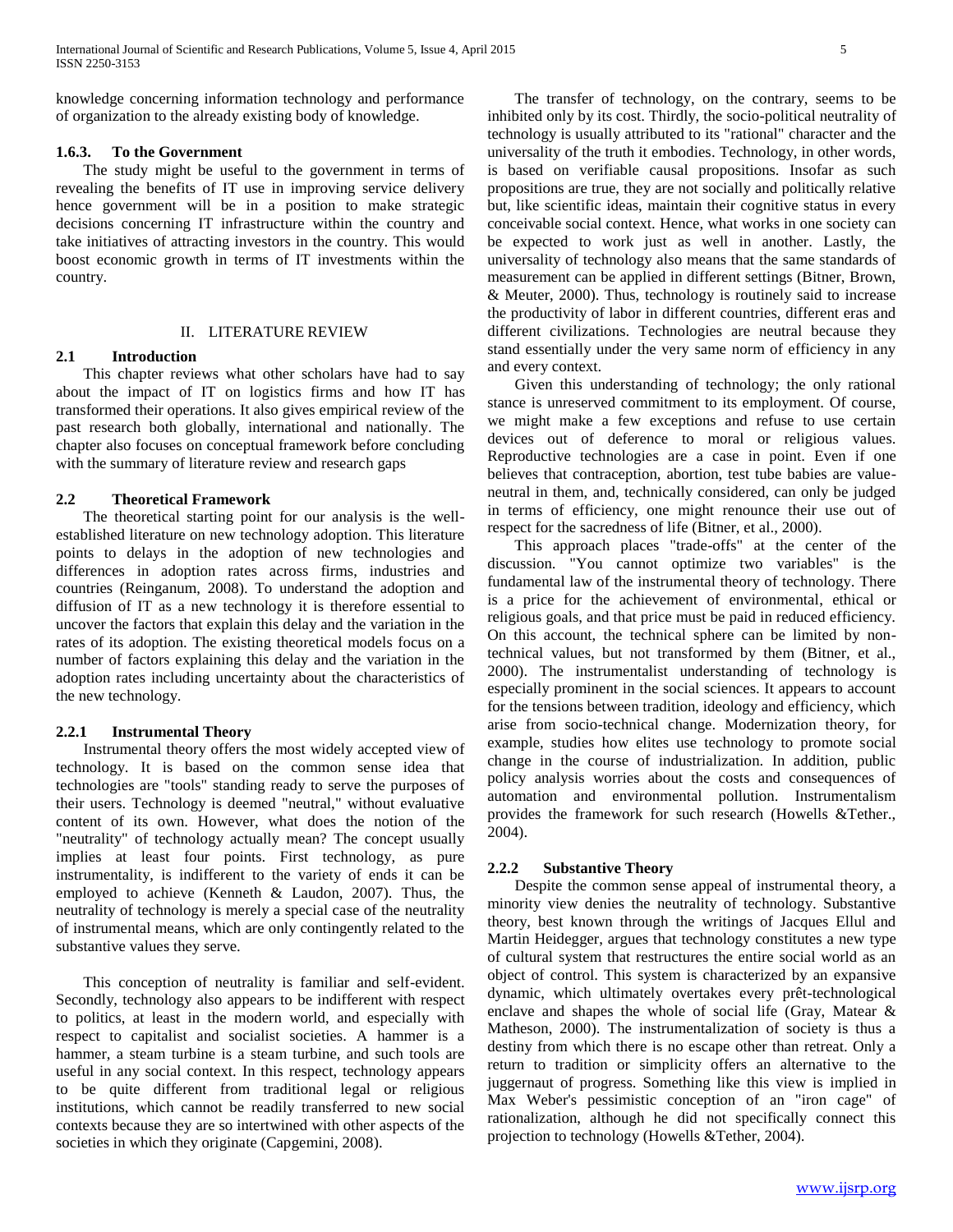Ellul makes that link explicit, arguing that the "technical phenomenon" has become the defining characteristic of all modern societies regardless of political ideology. "Technique," he asserts, "has become autonomous. Heidegger agrees that technology is relentlessly overtaking us. We are engaged, he claims, in the transformation of the entire world, ourselves included, into "standing reserves," raw materials to be mobilized in technical processes. Heidegger asserts that the technical restructuring of modern societies is rooted in a nihilistic will to power, a degradation of man and Being to the level of mere objects (Gray, et al., 2000).

 This apocalyptic vision is often dismissed for attributing absurd, quasi-magical powers to technology. In fact, its basic claims are all too believable. The substitution of "fast food" for the traditional family dinner can serve as a humble illustration of the unintended cultural consequences of technology. The unity of the family, ritually reaffirmed each evening, no longer has a comparable locus of expression. No one claims that the rise of fast food "causes" the decline of the traditional family, but the correlation is surely significant (Howells & Tether, 2004).An "instrumentalist" might reply that well prepared fast food supplies a nourishing meal without needless social complications. This objection is blind to the cultural implications of technology.

 Instrumentalist theory treats "eating" as if it were merely a matter of ingesting calories, while all the ritualistic aspects of food consumption are secondary to this biological need. In adopting a strictly functional point of view, we have determined that eating is a technical operation that may be carried out with more or less efficiency (Howells & Tether, 2004). This example can stand for a host of others in which the transition from

tradition to modernity is judged a progress by a standard of efficiency intrinsic to modernity and alien to tradition.

 The substantive theory of technology attempts to make us aware of the arbitrariness of this construction, or rather, its cultural character. The issue is not that machines have "taken over," but that in choosing to use them we make many unwitting cultural choices. Technology is not simply a means but has become an environment and a way of life. That is its "substantive" impact. It seems that substantive theory could hardly be farther from the instrumentalist view of technology as a sum of neutral tools. Yet I will show in the next section that these two theories share many characteristics that distinguish them from a third approach I will introduce, the critical theory of technology (Gray, et al., 2000).

### **2.3 Conceptual Framework**

 A good starting point to a study of this nature must be a discussion of the various concept and terminologies that formed pillar of this work and give it a form. In line with the position held by (Lee &Wang, 2001) the conceptual framework of your study, the system of concepts, assumptions, expectation, beliefs, and theories that supports and informs your research is a key part of your design.

 A conceptual framework is a visual or written product, one that, "explains either graphically or in narrative form, the main things to be studied, concepts, or variables and the presumed relationship among them (Lee & Wang, 2001). This study was guided by the variables as conceptualized overleaf by the researcher. It consists of the dependent variable and independent variable. The independent variables include level of IT usage, customer service, security tracking and IT adoption while dependent variable is performance of logistic firms.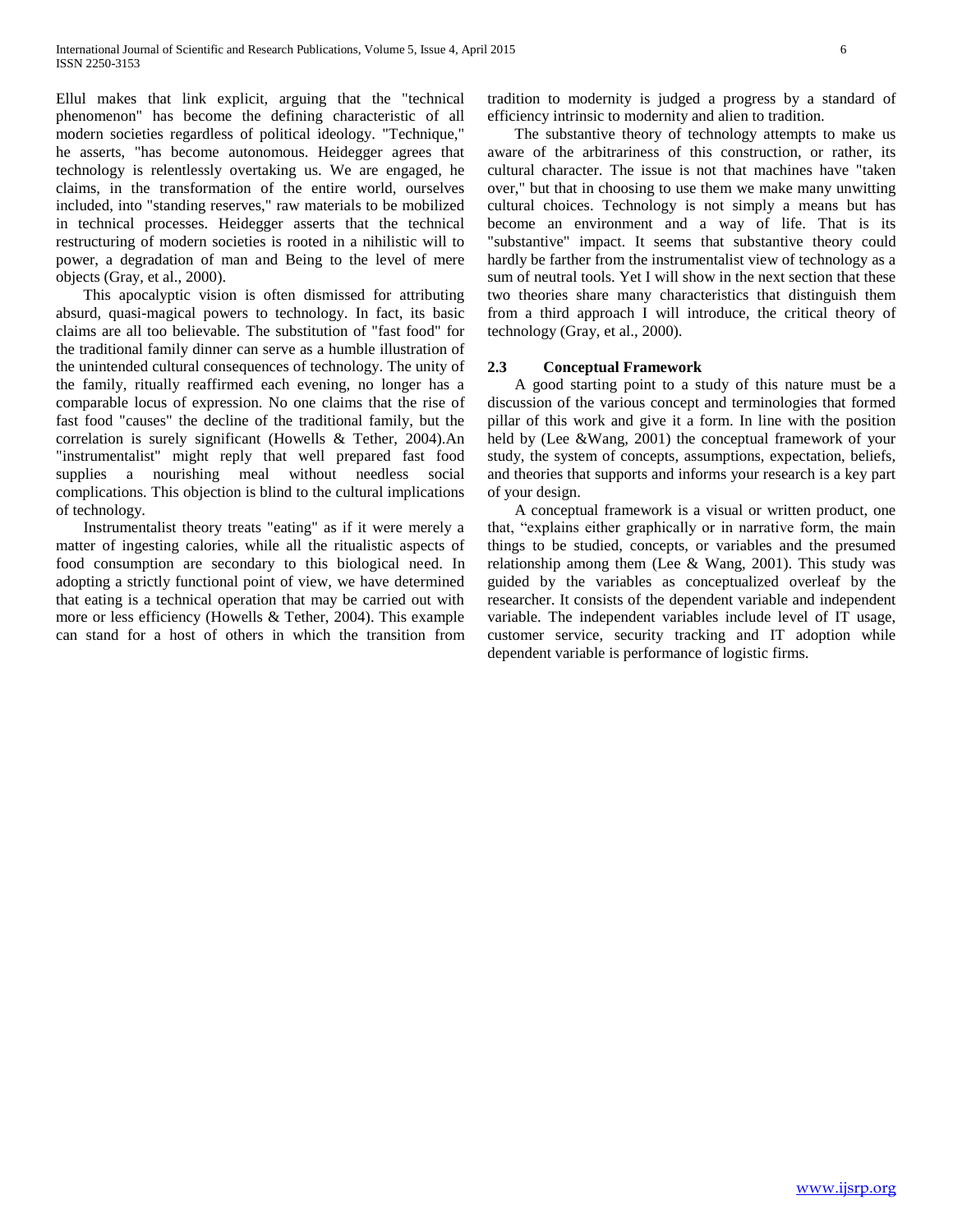

#### **Independent Variables**

#### *Figure 2.1: Conceptual framework*

#### **2.3.1 Level of IT Usage**

 The implementation of new IT and complementary investments can lead to innovations, and innovations are positively associated with turnover growth. In other words, innovative firms are more likely to grow (Seddon, 2005). Several countries display impressive economic growth with the aid of IT. Prior research concerning IT and global economy growth demonstrates the contribution of IT to output growth as being very remarkable for economies during the periods 1990-1995 and 1996-2000(Bowers ox, 2009). The largest economic benefits of IT are typically observed in countries with high levels of IT diffusion. OECD data shows that the United States, Canada, New

Zealand, Australia, the Nordic countries and the Netherlands typically have the highest rates of diffusion of IT (Bowers ox, 2009).Kenya has been ranked fourth in logistics performance in the region, making it the second last poorest performing country in the bloc, according to a study (Daily Nation  $18<sup>th</sup>$  August 2014).

 The 2014 Logistics Performance Survey (LPS), an annual report published by the Shippers Council of Eastern Africa (SCEA), says Rwanda, Uganda and Tanzania take the first three positions with aggregated scores of 3.52, 3.07 and 2.89, respectively. This poor performance has been attributed to low diffusion of IT among the logistic firms in the country. In some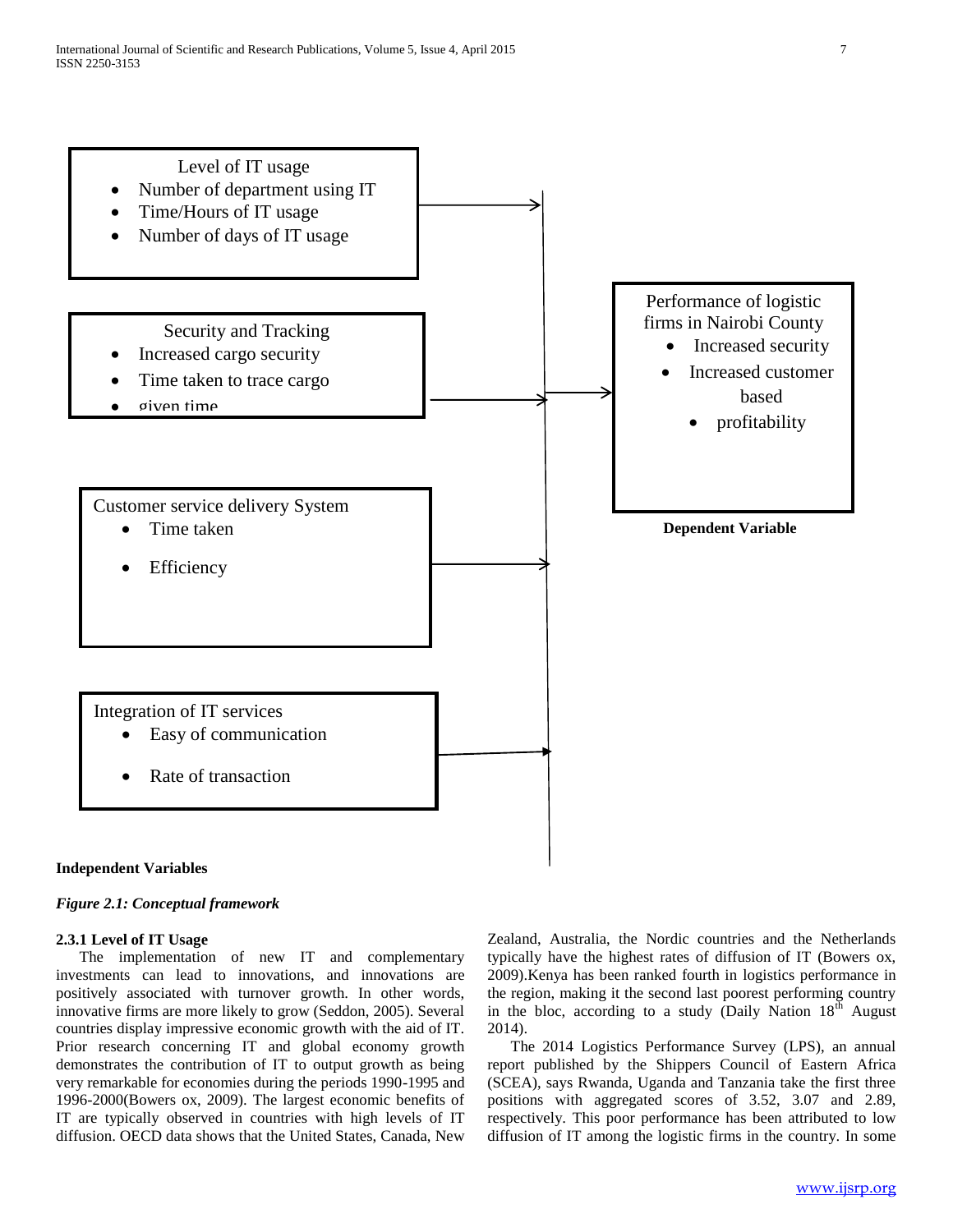countries, notably the United States and Australia, there is evidence that sectors that have invested most in IT, such as wholesale and retail trade, have experienced an increase in the overall efficiency of using labor and capital, or multi-factor productivity growth. This could be because these sectors have received productivity gains from IT use over and above the labor productivity gains they received from investment in IT, for instance because of network effects (Bowers ox, 2009).

 All the firms covered in the survey had computers and Internet access, though only 62 percent had a web presence on the Internet. This is an indication that size, age together with ownership is not discriminating factors in acquiring IT in Uganda. A finding consistent with Dunne, that young and old firms adopt IT at more or less the same rate. While all these firms had access to IT, it had been acquired at different times. The small firms are faced with limitation of investment capital, tend to be risk averse and conscious of uncertainties, and are more responsive to taxation. The results indicate that most small firms started adopting IT in the last three years when the government started dropping some taxes. Established that the adoption of IT increases with firm size; and larger firms tend to adopt IT earlier than they tend to adopt IT earlier than they tend to adopt IT earlier than the smaller firms do. As for the Internet, there is also significant relationship between firm size and the duration of Internet usage. This is in line with some studies that have established that larger firms due to their capability to have skilled managers and workforce, advanced business practices are more likely to adopt the Internet more quickly than other firms

#### **2.3.2 Cargo tracking and security System**

 IT has made it possible to track cargo and fleet for Logistic Firms. This has had a lasting impact on the security of both the cargo and fleet. In Kenya, the requirement by all truckers to install the Electronic Cargo Tracking System (ECTS) was initially met with opposition. However, truckers have slowly embraced the ECTS, which seeks to replace the security bond while monitoring cargo in transit and providing real time information on location, security and condition of cargo and assets (Bradawl, 2000). The ECTS is currently being implemented by customs authorities in many parts of the world to mitigate against a range of risks such as significant tax loss, cargo theft, and improving regulatory compliance. The use of modern day technology such as bar codes and RFID makes it possible to access more precise information on the stock. Radiofrequency identification (RFID) is the wireless non-contact use of radio-frequency electromagnetic fields to transfer data, for the purposes of automatically identifying and tracking tags attached to objects. One of the major advantages of radio-frequency identification is that information exchange between tags and readers is rapid, automatic and does not require direct contact or line of sight (Bradawl, 2000). This will allow for access to more precise inventory management information. The researcher anticipates establishing whether there is any correlation between this and the performance of logistic firms.

#### **2.3.3 IT use on customer service delivery**

 Business management consists of leading, planning, organizing, monitoring and controlling all the involved actors and activities in a company to achieve goals and objectives.

Sullivan (2005) asserts that, "as the process of managing networking between companies" describe it. Fast changes in customer demand, globalization of markets, and changing technology require companies to focus their efforts on improving competitiveness, trying to achieve customer's satisfaction through adding more value to their products.

 Thus, improving business process performance is critical for business management (Kohli & Devaraj, 2003). In addition, process strategy is used to improve manufacturing performance, and as result business performance (Sullivan, 2005). Managers view marketing strategy as a tool for improvement of their financial returns (Sullivan, 2005). In addition, innovation should be seen as part of business management, allowing the implementation of new processes, products, and services to respond promptly to customers' requirements (Sullivan, 2005). The customer's perception is not always the same as the product manufacturer's perception. Customers may give more value to low cost, on time delivery, delivery date certainty, or receiving a customized product (Simchi-Levi et al., 2003).

 According to Bowers ox, (2009) manufacturers and retailers are always looking for practical after-sales policies that will permit them to enhance customer satisfaction levels. Furthermore, an analysis conducted by Kohli & Devaraj, (2003) showed that customer-firm-supplier relationship management improves operational performance and customer satisfaction. Based on this, a sub-factor customer service is identified. The goal of the companies is to give customers the best service in an efficient and effective manner (Closs & Kefen, 2007) without forgetting about information such as product description, product availability, order status, shipping dates, and assisting them in all what they need Closs & Kefen 2007)). Kohli & Devaraj, (2003) states that customer service is defined by demand forecasting, service levels, order processing, parts/service support, and aftermarket operations

#### **2.3.4 Information Technology Integration**

 Supply chain relationships play an important role in achieving the firm's goals. The coordination and integration of activities with suppliers and understanding of customer's needs results in greater benefits for companies. According to Bradawl, (2000) supply chain management is directly related to relationship management, which includes suppliers and customers. Strategic supplier partnerships and customer relationships are main components in the supply chain management practices (Bradawl, 2000), leading to information sharing, which is one of the five pillars in achieving a solid supply chain relationship (Bradawl, 2000). Two sub-factors are considered in the model relationship with suppliers and customers Companies are inclined to work with different suppliers in different ways. It is important that the relationship with suppliers satisfy their company needs. Bowers, (2009) mentioned that in commodity products, it is common to find an adversarial relationship mainly based on price between buyer and supplier.

 This type of relationship with suppliers does not allow for cost reduction in the supply chain. It may be beneficial to network the supplier, to develop partnerships and alliances that will benefit both partners. This could be based on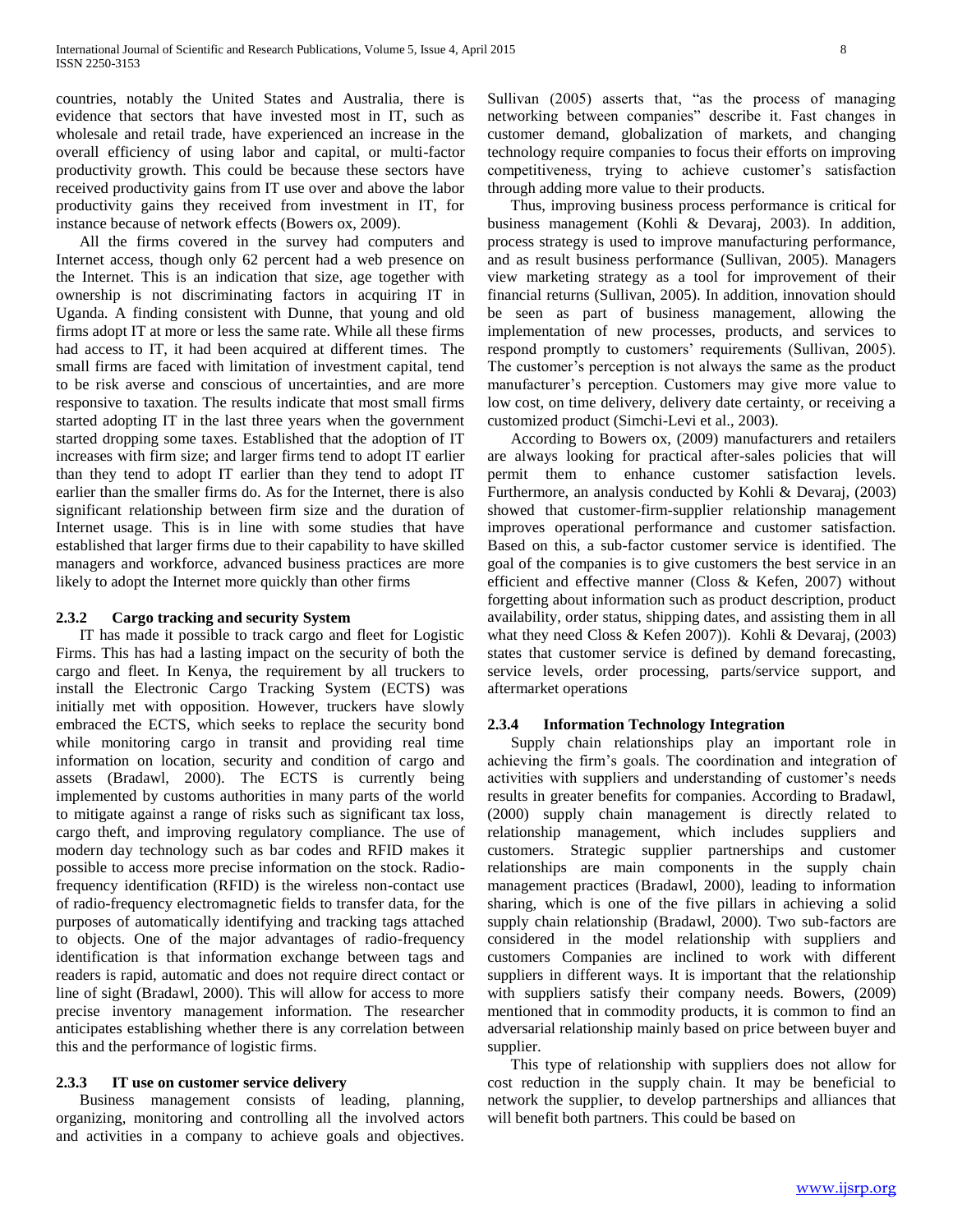Production, personal, and or symbolic networking that will turn on strategic alliances (Bradawl, 2000), allowing the information sharing, risk sharing, obtaining mutual benefits and coordinating plans, permitting the improvement of the supply chain The global markets offer a variety of products of different quality and cost. As a result, companies are always competing and trying to reduce costs and improve quality. According to Bowers ox, (2009) customers look for more choices, better service, higher quality, and faster delivery. The relationship with customers has turned a strategic issue for today's companies.

#### **2.3.5 Logistic Performance**

 The complementarily view, which was missing in the traditional technology diffusion literature, signifies that developing a better understanding of the complementary factors that may facilitate or retard the process of a firm's IT adoption is an issue of contemporary importance to both managers and policy makers (Kohli & Devaraj, 2003). First, a firm's technological choices are more likely to come to fruition when they are aligned with its operational and organizational readiness for new technologies. Hence, it is necessary that managers' efforts to maximize the effectiveness of IT adoption and usage be concomitant with their organizations' capacity to accommodate to new technologies. Second, the complementarily view may help policy makers gain new insights into the designing industrial policy to promote the usage of new technologies. For instance, firms across different industries face different business environments in terms of market competitiveness and uncertainty so that their incentive to adopt IT may be influenced by the extent to which industrial policy reflects and conforms to distinct circumstances of their respective industries (Bradawl, 2000).

 Lastly, the study of complementary factors to boost IT investments may have some macroeconomic implications as well. There is now quite conclusive evidence of a strong positive correlation between IT investments and economic performance. Logistic performance is empirically measured in terms of turnover growth, market growth and customer base expansion. The hypothesized relationship between IT and turnover growth is straightforward: The implementation of new IT and complementary investments can lead to innovations, and innovations are positively associated with improved performance. The effects of IT on corporate performance are subject to debate because not all studies have demonstrated clear payoffs from IT investments (Kohli & Devaraj, 2003). In addition, the results vary depending on how performance and IT payoffs are measured and analyzed. For example, one empirical study finds positive impacts of IT investments on productivity, but not on profits (Hitt & Brynjolfsson, 2006). Another study did not find positive effects of IT capital on productivity, while IT labor positively contributed to output and profitability (Prasad & Harker, 2007). This ambiguity necessitates this study. The researcher, against this background, wants to establish the relationship between IT and Logistic Firm Performance

# **2.4 Empirical Review**

 Several studies have taken an international perspective to the study of SCM and IT. For example the study by Croom (2006) mentioned above involved respondents from the United Kingdom and United States, while the ones conducted by Subramani (2010) and Gall ear, Ghobadian*,&*Oregon(2008) have provided empirical insights based on data collected in Canada and UK, respectively. In addition, several studies have investigated IT and supply chain in specific geographical areas. Mzoughi et al. (2008) investigate the impact of supply chain management and Enterprise Resource Systems (ERP) on organizational performance and competitive advantage in Tunisia by conducting a survey on 216 Tunisian managers. Their results show the importance of SCM and ERP systems adoption as well as reveal their positive impact on organizational performance and competitive advantage in Tunisians companies.

From a global supply chain perspective, Reyes, Raisinghani, &Singh,(2012) describe the importance of inter and intra supply chain management through collaboration with supply chain partners and entities both upstream and downstream in order to integrate the information systems. By employing the case study method, they describe how a telecommunications Original Equipment Manufacturer (OEM) had implemented an Advanced Planning and Scheduling (APS) system and how integrating its internal demand flow system with electronic (e)-business software had helped in real time collaboration with trading partners(Bradawl, 2000).

 There are a number of studies that investigate the role of culture at individual, organizational and country level,for example in the field of Enterprise Information Systems (ERP), Hwang (2011) investigates the phenomena ofcultural orientation, personal innovativeness in IT and general computer self-efficacy in the context of the technology acceptance model (TAM) for ERP system adoption. The results, based on a survey questionnaire of an international user group utilizing an ERP system developed by one of the largest IT solution providers in the world; show that culture in term of power distance negatively affects computer self-efficacy, while collectivism affects usefulness*.* Livermore and Rippa (2011) investigate the interplay between national culture and the manner in which the ERP project unfolds by conducting two case studies from the US and Italy. Their results also show that indeed the national cultural has an impact on the two ERP implementation projects. A classification scheme logistics functions provides a meaningful way to study how IT has affected the various functions of logistics. Previous research in logistics has categorized the use of information systems in logistics in different ways. A system of logistics functions can be divided into following five broad areas by Bowersox, (2009); facility location, transportation, inventory, and communication and material movement.

 Based on the problem areas that application addresses, seven areas of logistics has been identified as facility location, inventory control, order entry, vehicle scheduling, and warehouse layout planning, freight rate retrieval, and product and shipment tracing (Ballou, 2006). Another survey by Livermore and Rippa (2011) identified five categories as facility location, inventory control, transportation, production scheduling, and total physical distribution. These categories treated each category as individual entities rather than a whole system. Noting this shortcoming, Anderson, and Quinn, (2006), proposed another classification consisting of transaction systems, short-term scheduling and inventory replenishment systems, flow planning systems, and network planning and design systems

 Information and Communication Technologies (ICT) are at the core of the "new" knowledge-based economy (Lee & Wang,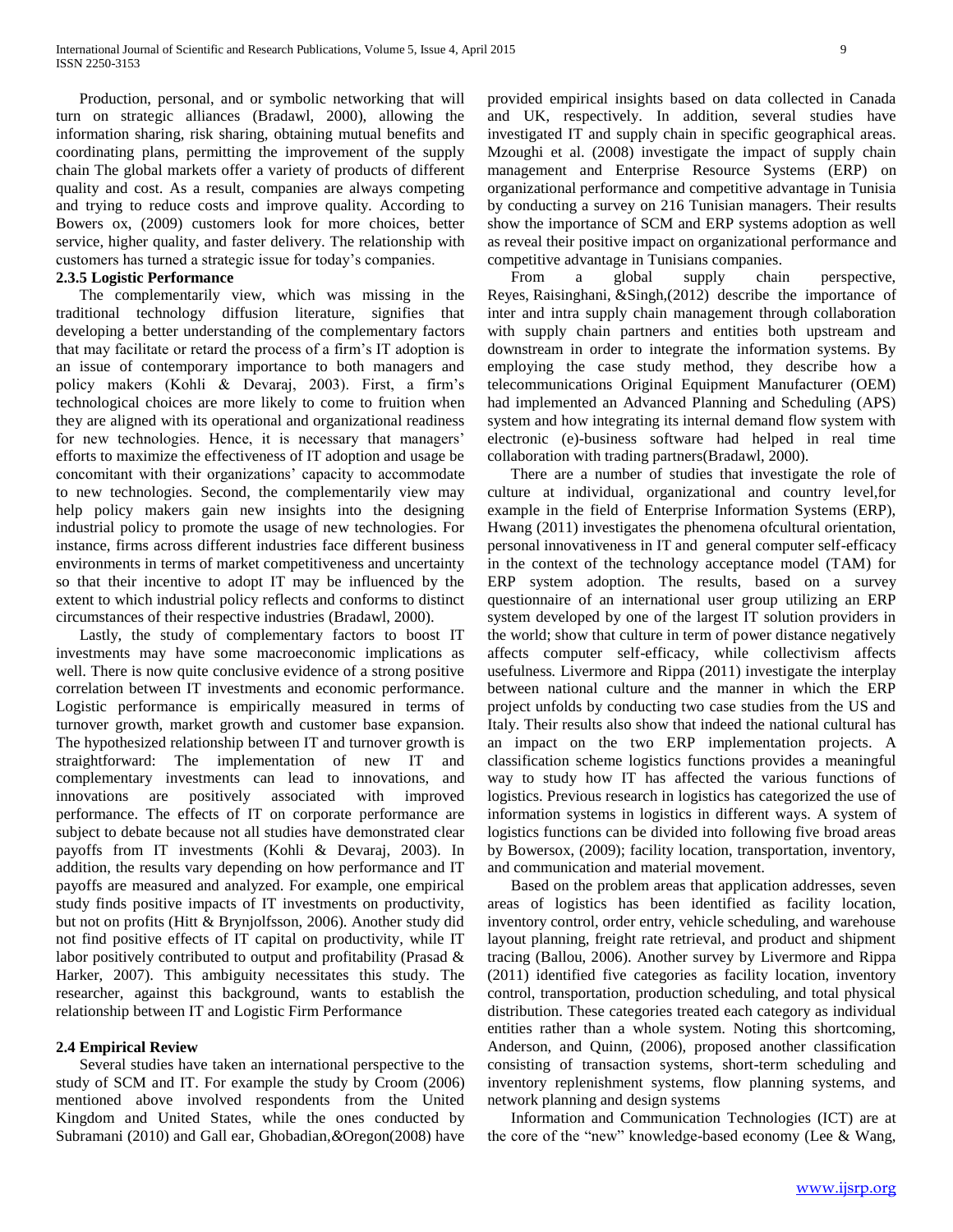2011). There is growing evidence suggesting that IT-linked knowledge, innovation and ongoing technological change are strong determinants of productivity, growth differentials as well as the ability of countries to benefit from globalization. The impact of IT investment on productivity and growth is found to be greater at firm level in comparison to industry and countrylevels. At the firm level, IT use leads to improvements in product design, marketing, production, finance and the organization of firms. Furthermore, IT is an innovation driver through facilitating the creation of new products and services. IT use increases the productivity of R&D activities in downstream sectors, so IT use is the source of "innovation complementarities" (Lee & Wang, 2011). In recent years, there have been many research efforts to identify factors and practices indicating how technological innovation may support company in creating a competitive advantage. The common ground of such research is the relationship between innovation and the development of competitiveness. For example, Porter &Millar, (2005) argued that the possible contribution of innovation to create competitive advantages ranges from the continuous assessment of the cost/performance ratio, as in the case of incremental innovation, to the establishment of completely new competitive rules, as in the case of disruptive innovation. Information and communication technology (ICT) is one of the most important and fast growing technological innovations that provide companies with a wide range of opportunities to improve efficiency and effectiveness and even gain competitive advantage (Porter & Millar, 2005).

 The use of IT in supply chain and logistics management has attracted increasing attention of the business and academic world. Lee & Wang (2011) addressed the possibilities of reducing the bullwhip effect in supply chains through Internet based collaboration. Technology application in supply chain context may provide benefits in the following areas: improve supply chain agility, reduce cycle time, achieve higher efficiency, and deliver products to customers in a timely manner (Lee & Wang, 2011). Capgemini (2008) found that supply chain performance would be significantly increased if the members of the supply chain collaborated through Internet tools. However, the diffusion of IT in managing supply chain processes is having a profound impact on supply chains. For manufacturers and retailers, information management has become as critical as the physical movement of goods. As a result, poor IT resource management by one or more actors in the supply chain could have negative repercussions on the performance of the entire supply chain in terms of planning ability, customer service and costs (Lee &Wang, 2011). Furthermore, IT may further reduce existing wastes and inefficiencies along the supply chain through increasing real-time movement of shipment and operational control of logistics activities. However, increasing expenditure on IT in the supply chain process does not automatically result in higher firm performance.

 The debate on the ''IT-productivity'' paradox suggests that the impact of IT on firm performance remains unclear. This appears particularly true in the case of third party logistics service companies (3PLs). The rapid diffusion of technology has had significant impact on their traditional core-competencies such as inventory management, distribution, and transportation (Evangelista, McKinnon &Sweeney, 2007). In fact, 3PLs are

currently required to offer new and innovative ways to improve logistics effectiveness as result of the evolving business environment that characterized by a growing rate of logistics outsourcing and pressured by ever-increasing customer demands for higher service level at lower costs. As result, IT is increasingly important in the management of 3PLs business. Logistics companies are focusing on the enabling IT as these technologies support the outsourcing of logistics activities from customer companies allowing superior logistics performance at equal or lower cost. Closs &Kefen (2007) provide empirical evidences indicating that technology has the potential to improve overall logistics capabilities. Evidence of the fact that technology capabilities are considered a necessary element of overall 3PL expertise emerges from a recent extensive study examining the perspectives of 3PL users conducted by Capgemini in (2008). The study indicated that IT is a high priority for 3PL users. IT capabilities also are seen as exceptionally critical to the integration of logistics services provided by 3PLs (Baradwaj, 2010). The study also shed light on the reasons behind the gap existing between IT expectation of users and 3PL performance in this area. The most prominent IT-based service problems are the inability to provide sufficient order/shipment/inventory visibility and a lack of integration among internal 3PL systems. Nevertheless, little research has been conducted on performance measurement in 3PL research. Selviaridis &Spring (2007) claimed that empirical research should focus on performance measurement in 3PL relationships and future studies needs to identify specific KPIs for value added services. In addition, the impact of technology innovation on logistics service companies has amplified the difficulties in 3PL performance measurement, as it is particularly hard to identify the specific contribution of IT in generating superior company performance. In order to overcome this void, some empirical studies have been developed in recent years.

#### **2.5 Critiques of existing literature relevant to the study**

 On the organizational level, as aggregate corporate performance, IT investment has been researched extensively. The results have become known as productivity paradox because the studies have not confirmed the expectations of a positive correlation between IT investment and Logistical firm performance. There is increased use of IT in most organizations ranging from formal, government and informal sectors of economy. Many organization both national and international organizations are transacting online with improved technological development and innovation. The available literature does not give enough evidence concerning the impact of IT on the organization performance rather most of them are dwelling on single business unit performance with most of them giving a general descriptive few of IT without in-depth analysis of their impact. This research on the other hand will be focusing specifically on the supply and chain management companies, which are being contracted to manage the supply of different company's goods.

#### **2.6 Research gaps**

 The literature shows that there is a little research, which has been done on the effect of IT on the performance of the logistic firms in Kenya. However, literature has shown very little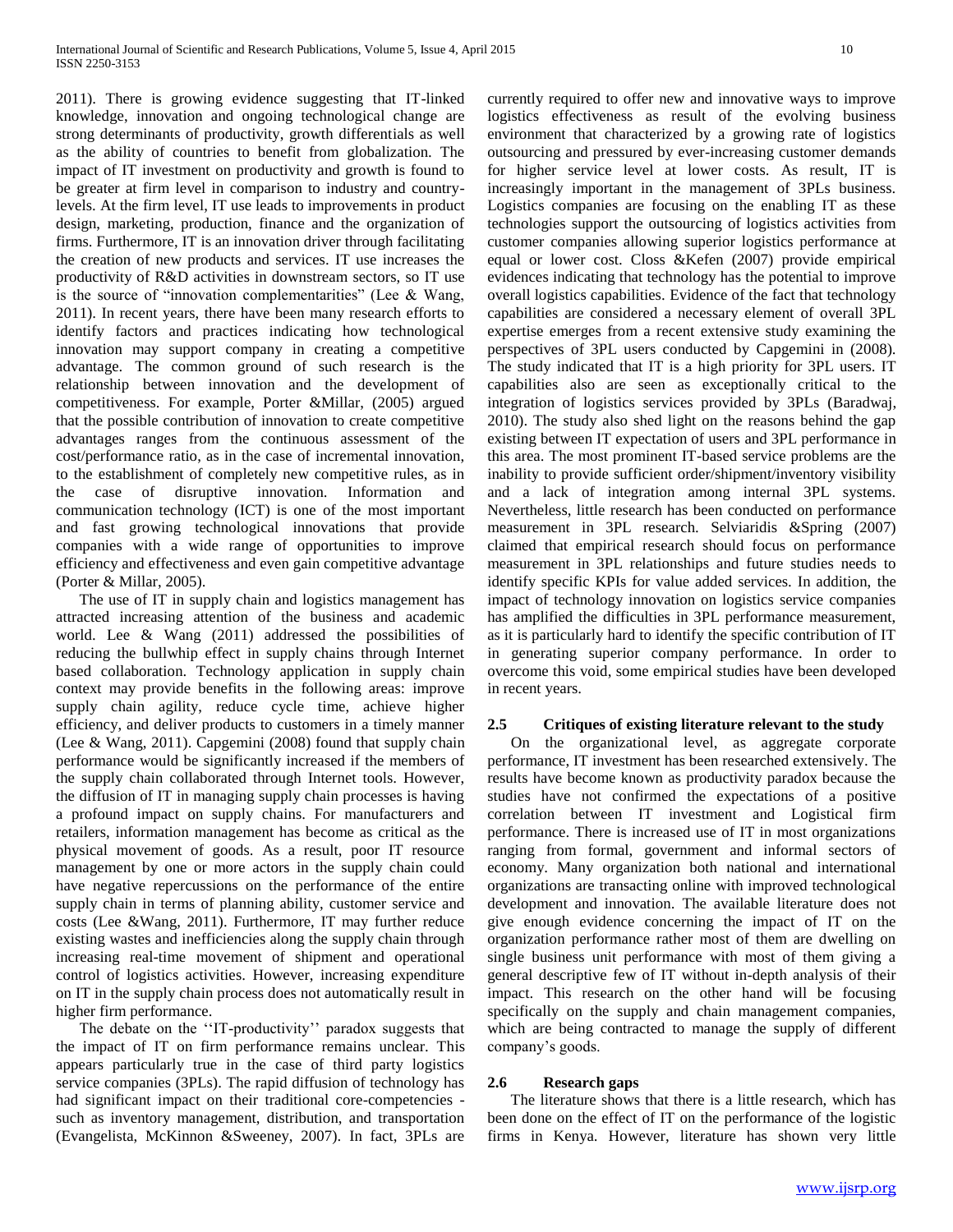concerning the direct impact of IT on the service delivery on the logistic firms. Many research which have been done majorly dwell on the IT impact on the organization in general. This paper intends to explore more on the actual impact of IT on logistic firms.

#### **2.7 Summary of literature review**

 There are varying conclusions in the literature review with respect to the impact of IT on the performance of logistic firms. Many findings agree that IT in one way or the other, directly influences the operations of most of logistic firms with most researchers agree that they positively influence management systems. It influences firms' infrastructure and asset management system.

#### III. RESEARCH METHODOLOGY

#### **3.1 Introduction**

 This chapter discusses the research methodology used in this study and provides a general framework for this research. The chapter presents details of the research design, target population, sample and sampling procedures, description of research instruments, validity and reliability of instruments, data collection procedures, data analysis techniques and ethical considerations while conducting the study.

#### **3. 2 Research Design**

 The study used descriptive survey method is appropriate. Research design is defined as a plan, structure and strategy of investigation conceived to obtain answers to research questions and control variance (Kerlinger, 1964). According to Orodho (2004), research design refers to all the procedures selected by a researcher for studying a particular set of questions or hypotheses. He summarizes it as a programme to guide the researcher in collecting, analyzing and interpreting observed facts. A descriptive survey is a method of collecting information by interviewing or administering a questionnaire to a sample of individuals (Orodho, 2003). Kerlinger (1969) states that descriptive studies are not only restricted to facts finding, but might often results in the formulation of important principles of knowledge and solution to significant problems. This design was therefore, adopted for this study as it enabled the researcher to obtain a cross-referencing data and some independent confirmation of data, as well as arrange of options.

#### **3.3 Population of the Study**

 The population of this study involved 10 logistics firms in Nairobi. According to Ogula (2005), a population refers to any group of institutions, people or objects that have common characteristics. It is an entire group of persons or elements that have at least one thing in common (Kombo and Tromp, 2006). The firm's managers and senior procurement and transport managers will be major target group in this study. They will be interviewed to help in achieving study questions and objectives. There are 120 registered logistic firms within Kenya and out of this number; largest percentage 56% is located in Mombasa while only 28% that is 34 are in Nairobi County (Reports by shipper's council EA, 2014). The remaining 16% are spread all over the country major towns. Companies in Nairobi are targeted because Nairobi being a central port handling international cargo,

many firms has been set up to handle goods from/to Nairobi airports such as JKIA and Wilson airport to various destinations hence able to provide necessary information for the study.

#### **3.4 Sampling techniques**

 The study used simple random sampling technique in selecting firms to be studied. To ensure the elements selected are representative of the population. Sampling is a means or technique used in selecting a given number of subjects from a defined population as a representative of that population. Orotho (2003) states that, random sampling technique is simple and easy to use making the research process simpler and faster. Sampling is the process of selecting a number of individuals for a study in such a way that the selected individuals represent the large group from which they are selected (Mugenda and Mugenda, 2003). The purpose of sampling was to secure a representative group, which enabled the researcher to gain information about a population. Therefore, random sampling technique will help in achieving the required representativeness in the study.

#### **3.5 Sample size**

 The study used of sample size of 10 logistics firm in Nairobi County. A sample is a smaller group or sub-group obtained from the accessible population (Mugenda & Mugenda, 2009). This subgroup is carefully selected to be representative of the whole population with the relevant characteristics. Each member or case in the sample is referred to as subject, respondent or interviewees. Sampling is a procedure, process or technique of choosing a sub-group from a population to participate in the study (Ogula, 2005). It is the process of selecting a number of individuals for a study in such a way that the individuals selected represent the large group from which they were selected. The study would apply both random sampling procedures to obtain the respondents for questionnaires. The study used 3 respondents from the 10 selected logistics firms. At least 30% of the total population is representative (Borg & Gall, 2003). Thus, 30% of the accessible population is enough for the sample size. Out of 34 logistic firms in Nairobi, the researcher will take 30% of the total population i.e.  $= 30\% * 34 = 10$  Firms

#### **3.6 Data Collection**

 The study used both secondary and primary data. The primary data was collected using research questionnaire. The data collected using questionnaires. According to Nkapa (1999) ―a questionnaire is a carefully designed instrument for collecting data in accordance with the specification of the research questions. The questionnaires are preferred due to their suitability for this type of study. Mugenda and Mugenda (1999) observed that Questionnaires are commonly used to obtain important information about the population. Each item in the questionnaire was developed to address a specific objective, research question on project of the study. The questionnaire used consisted of both closed and open-ended questions. The closedended questions provided data that is easy to compute and analyze, while the open-ended questions permit a greater depth of response, thus adding quality to the data collected. For this study, there was one type of questionnaires to be used. The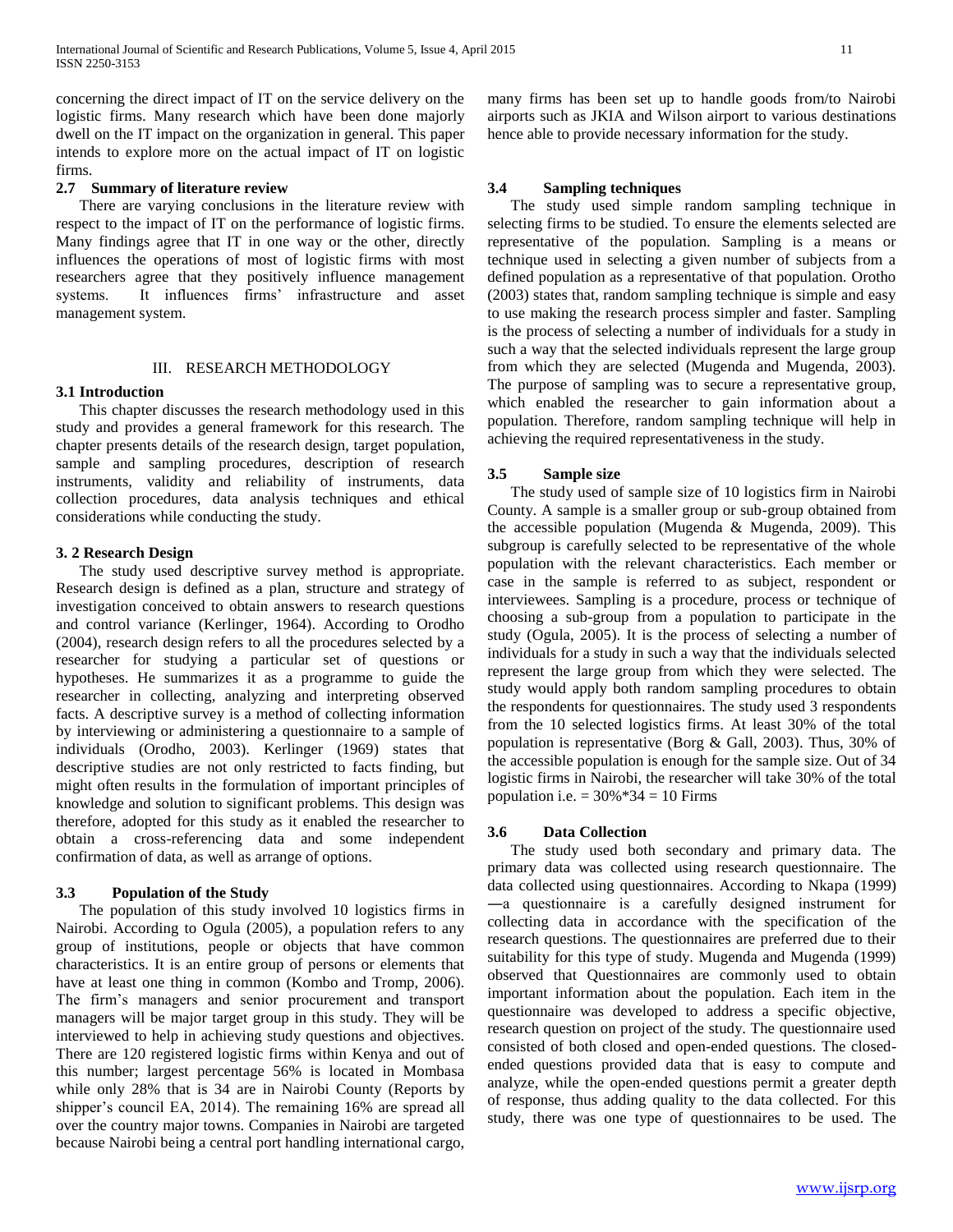secondary data was collected through published reports and other past research papers and peer review on the topic of the study.

#### **3.7 Data Collection Process**

 Prior to the commencement of data collection, the researcher obtained all the necessary documents, including an introduction letter from the University. Audience with the sampled local authorities in the region was also sought to clarify the purpose of the study. Upon getting clearance, the researcher in person would distribute the questionnaires to the sampled individuals who are the managers and assistant managers of the selected. Use of questionnaires is expected to ease the process of data collection, as all the selected respondents would reach in time. During the distribution of the instruments, the purpose of the research was explained.

## **3.8 Pilot Testing**

 The research instruments in this study were carefully constructed to ensure their reliability and validity in the attainment of the objectives of the study. Three individuals from two logistics firms were used. They were thoroughly checked by the supervisors to ascertain their accuracy. They were piloted to ensure that they meet objective of this research. The piloting helped to modify and remove any ambiguous items on the instrument. The data to be collected during the piloting was analyzed and the results used for appropriate amendment of the instruments. The main objective of pilot testing is to ascertain the accuracy and validity of the instruments before they are used in the actual study (Mugenda and Mugenda, 1999). In order to test reliability of the instruments, internal consistence was applied using Cronbach's alpha. The value ranges between 0-1 with reliability increasing with increase in value. Coeffiecient of 0.6- 0.7 is commonly acceptable rule of thumb that indicated acceptable reliability and 0.8 or higher indicated good reliability (Mugenda 2008)

#### **3.8.1 Reliability**

 Reliability is a measure of the degree to which a research instrument yields consistent results or data after a repeated administration (Mugenda and Mugenda, 2003). According to Borg and Gall (1986), reliability is the level of internal consistency or stability of measuring device overtime. A measuring instrument is only reliable if it provides consistent results. In a research study, reliability coefficient can be computed to indicate how reliable data is. A coefficient of 0.70 or more implies that there is a high degree of reliability of data (Mugenda and Mugenda, 2003) In this study, split half reliability

measure was used in which the instruments was divided into two equal parts on the basis of even and odd appearances. The two parts was therefore, administered for the pretest samples and the result obtained compared using Spearman Product Moment Coefficient of Correlation (r). This would be subjected to Spearman- Brown Prophency formula in which an alpha value of 0.81 should be obtained to indicating that research instrument is highly reliable.

#### **3.9 Data Analysis and Presentation**

 Quantitative data was analyzed through statistical techniques and was generated using statistical package for social sciences (SPSS) and data obtained was communicated through pie charts, tables and bar graphs. Qualitative data was analyzed descriptive statistics. Orodho (2004) defines data analysis as a process of systematically searching and arranging interview transcript, field notes, data and other materials obtained from the field with the aim of increasing your understanding of them and enabling you to present them to others.

 Mugenda (1999) summarizes it as the process of bringing order, structure and meaning to the mass of information collected. After the fieldwork before analysis, all the questionnaires will be adequately checked for data verification. The data will be tabulated and classified accordingly in line with the objectives of the study (Kombo & Tromp, 2006). The coded, tabulated and classified data was subjected to both quantitative and qualitative analysis. Quantitative data analysis is helpful in data evaluation because it provides quantifiable and easy to understand the result. Quantitative data can be analyzed in a variety of different ways, which can help the researcher to meet his set objectives with much ease (Kombo, and Tromp, 2006). Quantitative data was presented in through statistical techniques such as pie charts, tables and bar charts

#### IV. DATA PRESENTATION AND FINDINGS

#### **4.1 Introduction**

 This chapter presents the research findings through data analysis and presentation of the research findings. The chapter begins with demographic data of the research responses, age and ownership of the companies. The chapter presents the findings in line with research objectives and research variables demonstrating the relationship among the various variables, the data is presented in the form of tables, frequencies percentages, graphs and pie charts where possible and in line with research design and objectives.

## **1.2 Result of the Pilot study**

The study involved random selection of a pilot group of 3 individuals from 2 logistics firms each. The findings are recorded below

| <b>Variables</b>                | Cronbach's |
|---------------------------------|------------|
| Levels of IT usage              | 0.701      |
| Customer delivery services      | 0.769      |
| Information integration systems | 0.731      |
| Security and cargo tracking     | 0.720      |

 The findings of the pilot study showed that the level of IT usage scale had a Cronbach's reliability of 0.701.security and cargo tracking systems had a reliability alpha value of 0.720, customer service delivery systems had a reliability alpha value of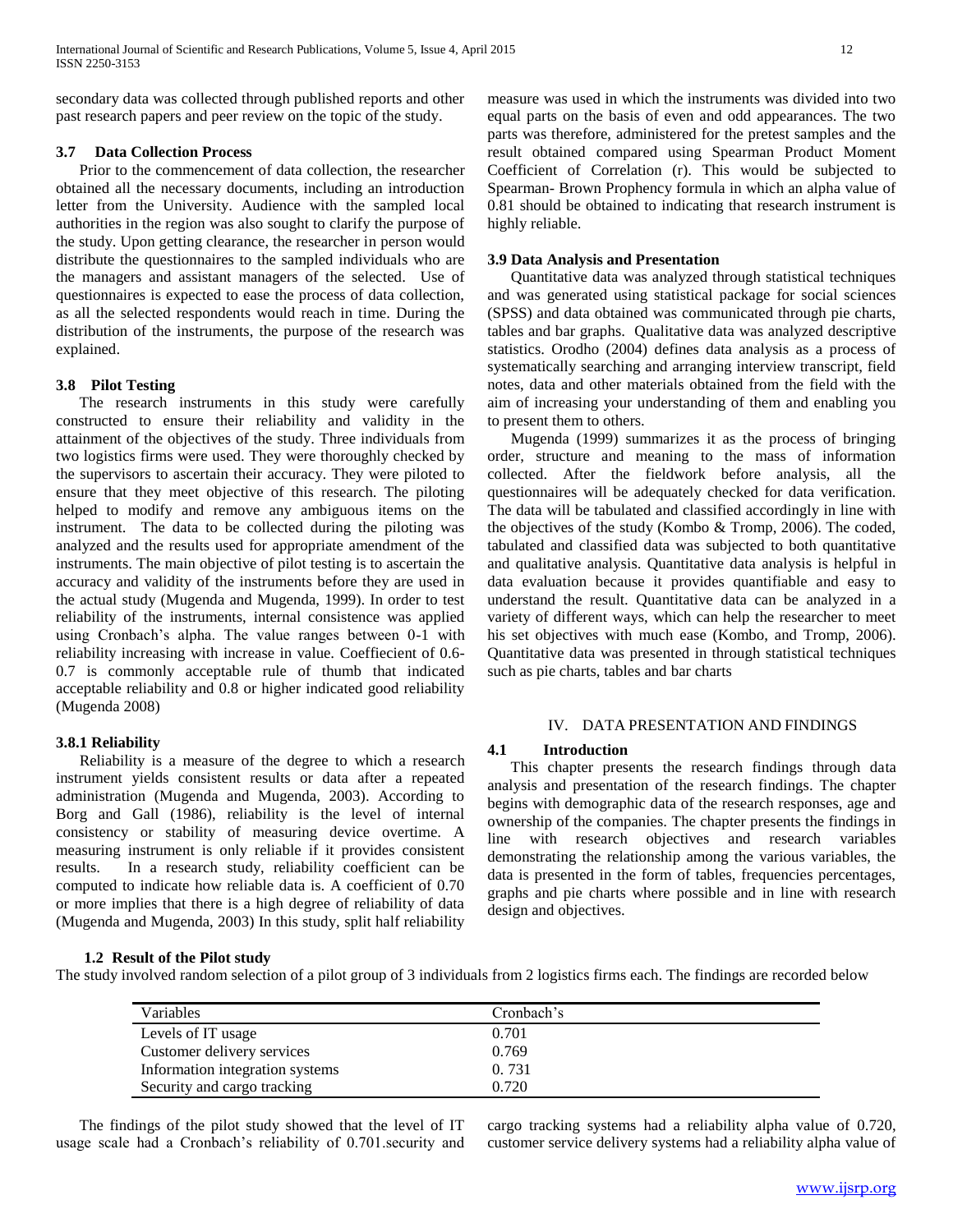0.769 and lastly information integration systems had a reliability alpha value of 0.731.Thus therefore indicated that the research tool was sufficiently reliable and valid and needed no amendment.

# **4.3 Background Information**

# **4.3.1 Response Rate**

| Table 4.1: Response rate |  |  |
|--------------------------|--|--|
|--------------------------|--|--|

| Population | <u>ouionov</u> | 'ercentage<br>o |
|------------|----------------|-----------------|
| 30         | nκ<br>40       | 93%             |

 From table 4.1 above, the response rate was 93%. Mugenda & Mugenda 1999, states that a response rate of 60% is good, and above 70% is perfect. Since the response rate is 93%, it is excellent.

#### **4.3.2 Age of respondents**

 The study sought out the age of the respondents who were working in the various logistic firms within Nairobi. The findings were recorded in the Figure 4.1





 From the findings in figure 4.1 above, years of age, 30% of the respondents were aged between 46 to 55 years of age and the same percentage 30% had 56 and above years. The findings indicate that most people managing logistic firms are aged above 45 years and above. Supporting a study done by Hwang (2011) in South Africa stating that most young people aged 40 years to 58 years have taken management of most of the international firms,

however, it contradicts study by Jaeger 2008 who found older people heading most of logistic firms in Uganda.

#### **4.3.3 Ownership of the Company**

 The Study further sought to know the ownership of the various logistic firms within Nairobi County. The findings are recorded in the Figure 4.2 below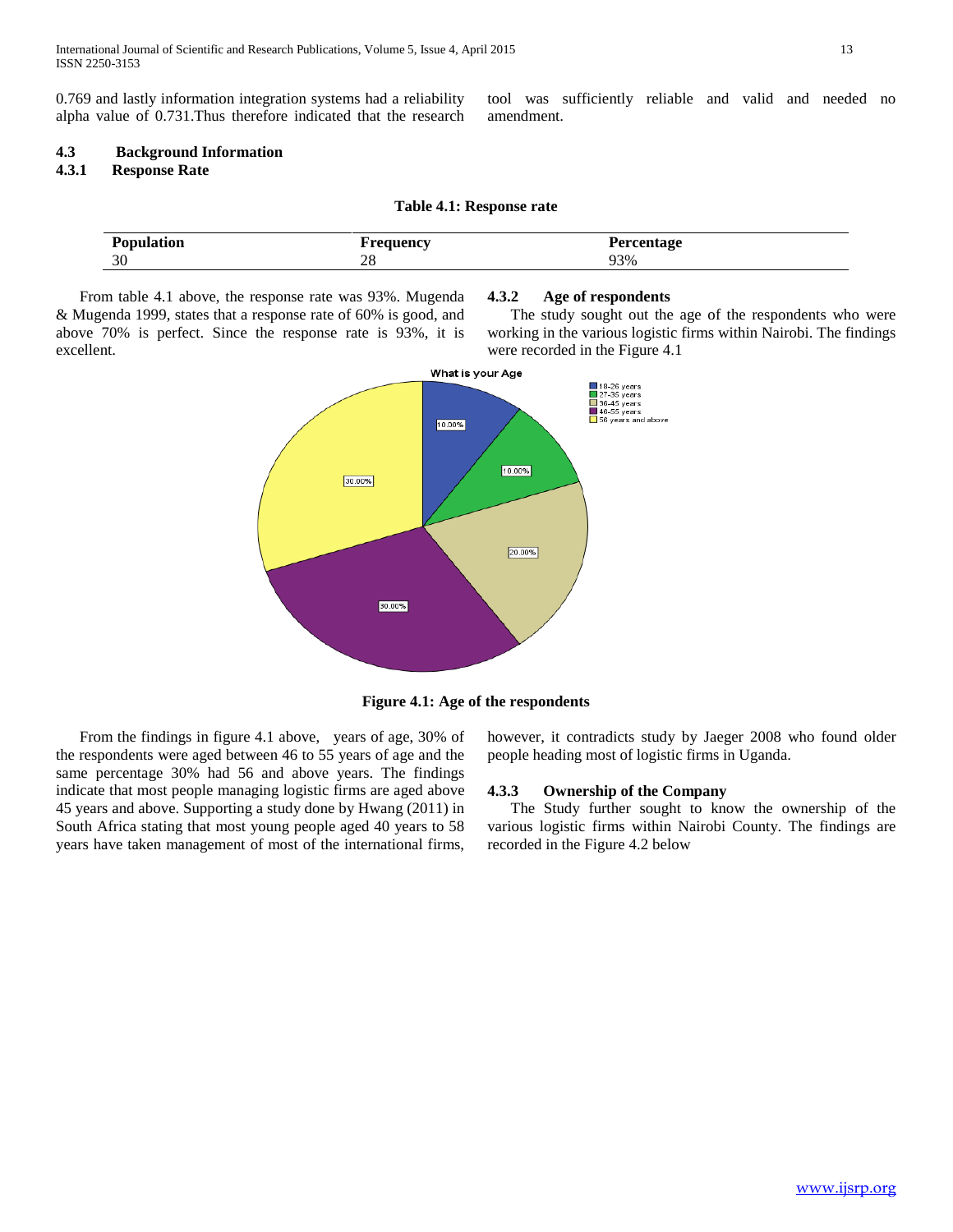

**Figure4.2: Ownership**

 From figure 4.2 above, local logistic firms were the majority 70% followed by other firms 20%, foreign firms were 10% while government does not own any logistic firms. The study result shows that most of the logistics are owned locally. The study supports findings by East Africa shipping council (2012) that finds that most logistics firms within Eastern Africa countries are owned by local investors.

#### **4.3.4 Years of Service**

 The study sought to know how long the respondents have stayed in their various organizations as this would help in determining their experience and knowledge of the organization. The findings are indicated in the Figure 4.3 below



*Figure 4.3: Years one has stayed in an organization*

 From the findings in Figure 4.3 above, minority of the respondents 11% have worked between 0 to 2 years in their various organization, 21% of the respondents have worked between 3 to 5 years, 31% of the respondents have worked 6 to 8 years while majority of the respondents 37% have worked over 9 years in their respective companies. This is a contradiction to the findings by Baraswaj (2000) who found high employee turnover among logistic companies who are embracing the use of technology. He stated that the rate of employee turnover is

alarming within logistic industry attributed by lack of job satisfaction among employees and poor management of innovation.

#### **4.4 Level of Information Technology Usage**

 One of the objectives the study was to establish the extent and level of IT usage among firms within Nairobi County. The result are recorded in the table 4.2 below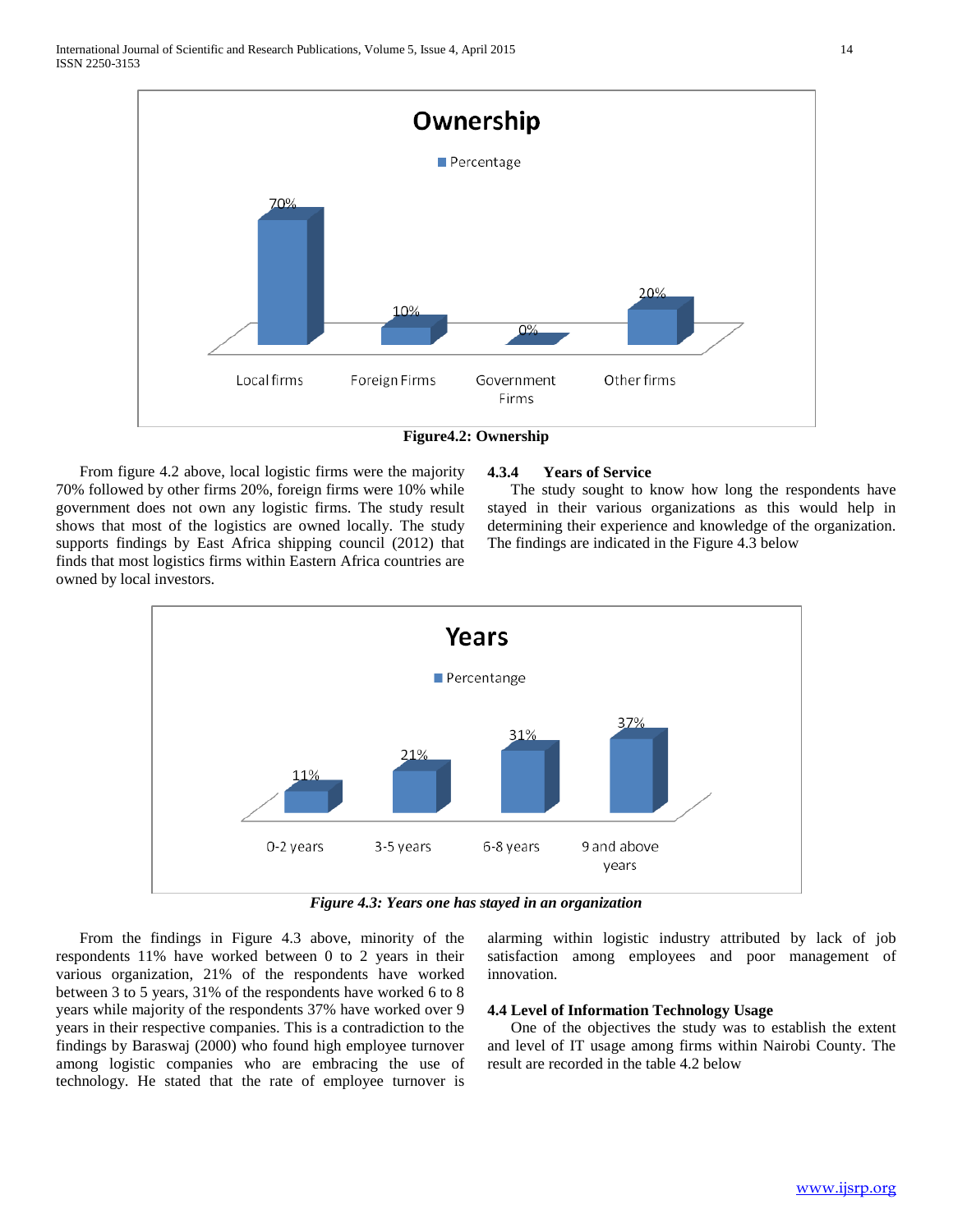| Statement                                            | strongly<br>agree | Agree | Not Sure | Disagree | Strongly<br>Disagree | Total<br>percentage |
|------------------------------------------------------|-------------------|-------|----------|----------|----------------------|---------------------|
| The management encourages the use of IT              | 75%               | 15%   | 5%       | 5%       | 0%                   | 100%                |
| within the company                                   |                   |       |          |          |                      |                     |
| The level of IT usage is very low within the         | 78%               | 5%    | 0%       | 8%       | 9%                   | 100%                |
| company                                              |                   |       |          |          |                      |                     |
| Employees resist the usage of IT within the          | 52%               | 13%   | 7%       | 15%      | 13%                  | 100%                |
| company                                              |                   |       |          |          |                      |                     |
| The IT equipment's within the companies are          | 45%               | 25%   | 4%       | 20%      | 6%                   | 100%                |
| not effective                                        |                   |       |          |          |                      |                     |
| activities<br>within<br>the<br>All<br>company<br>are | 0%                | $0\%$ | 15%      | 35%      | 50%                  | 100%                |
| computerized                                         |                   |       |          |          |                      |                     |
| The customers service delivery has improved          | 42%               | 21%   | 10%      | 23%      | 4%                   | 100%                |
| since the incorporation of IT within the firm        |                   |       |          |          |                      |                     |

**Table 4.2: Level of IT Usage among firms**

 From the findings, majority of the respondent 75% strongly agreed that management encourages the use of IT within their organization, 15% f respondents agree with the same statement, while 5% were not sure and disagreed with the same statement respectively. The findings support the findings by Caldeira & Ward, 2002 that observed that management are always leading in ensuring efficient service delivery hence supports IT innovation and use in the logistic firms. It further reveals that low IT usage within logistic firms 78% of the respondent strongly agreeing with the same statement. Around 70% of respondent's agreed that IT equipments are not very much effective with around 85% strongly disagreeing that all activities of the companies are computerizing making customer service delivery not effective.

This finding supports the findings by Shippers Council of Eastern 2014 ranking Kenya fourth in logistics performance in the region, making it the second last poorest performing country

in the bloc with low IT adoption rate. The same findings was echoed by Seddon (2005) who observed that many small and medium enterprises (SMEs) in developing countries continue to be challenged by their information technology (IT) adoption process, which is often characterized by a number of deficiencies and slow to implement them in their various departments. The low level of IT usage among logistic firms has been attributed by high cost of IT facilities, need for additional training and poor infrastructure on IT in the country. The majority of the directors (85%) attributes lack of IT usage to high cost of maintenance which supports Seddon (2005) that high cost of IT infrastructure hinders their performance. At the same time, the finding reveals that management supports the use of IT in but at a lower rate.

The study sought to know the number of departments, which uses IT within their organization. The findings were recorded in Figure 4.4 below



*Figure 4.4: Number of department Using ICT*

 From the findings in figure 4.4 above, 30% of the respondents cited that they do not use integrated technology in delivering their services; majority 40% of respondents uses IT in

1 to 2 departments while 30% of the respondent uses IT in their entire department. The findings of this study indicate that very few logistic firms uses Information Technology in delivering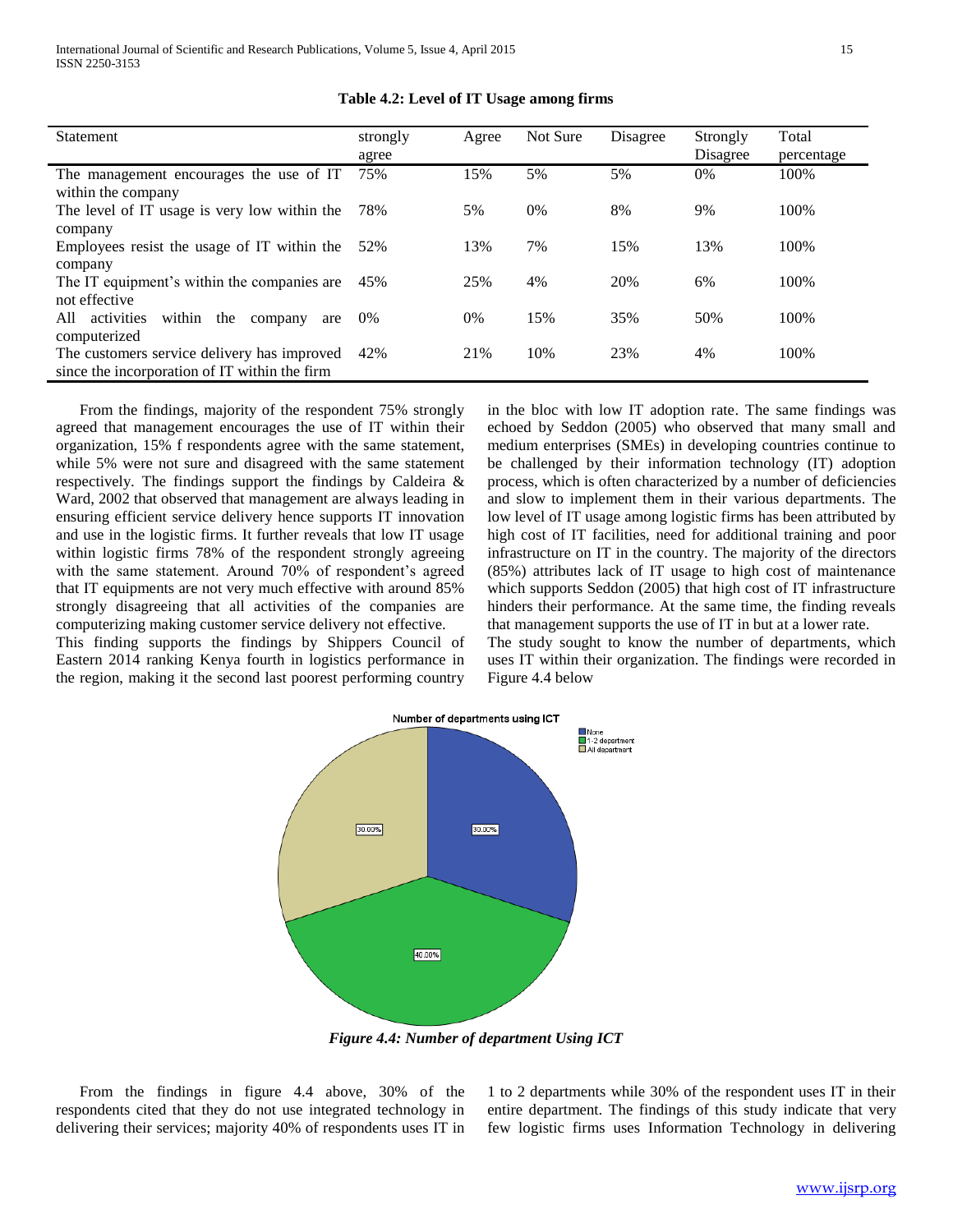their services. This finding supports the findings by Shippers Council of Eastern 2014 ranking Kenya fourth in logistics performance in the region, making it the second last poorest performing country in the bloc with low IT adoption rate. The same findings was echoed by Seddon, 2005 who observed that many small and medium enterprises (SMEs) in developing countries continue to be challenged by their information technology (IT) adoption process, which is often characterized by a number of deficiencies and slow to implement them in their various departments.

 In order to interrogate level of usage further the study sought to establish the number of hours that the companies spend using their IT in their operations. The findings are recorded in the Figure 4.5 below



*Figure 4.5: Number of hours spends using IT*

 From the findings, majority of the respondents 46% spend between 6 to 10 hours, 31% of respondents spend between 0 to 5 hours a day, while only 23% of respondent cited that they spent over 11 hours a day using IT. This finding supports earlier findings by Seddon (2005) that only few logistic firms in third world countries embrace the use of IT in delivering services to their audience.

### **4.5 Security and Tracking System**

 The study sought to establish was the extent and level of IT usage among firms within Nairobi County. The results we recoded in table 4.2 below

| Statement                                                                                       | Strongly | Agree | <b>Not</b> | Disagree | Strongly | Total      |
|-------------------------------------------------------------------------------------------------|----------|-------|------------|----------|----------|------------|
|                                                                                                 | Agree    |       | Sure       |          | Disagree | Percentage |
| The cost of tracking cargo lowers the<br>cost hence high profit                                 | 42%      | 15%   | 6%         | 19%      | 18%      | 100%       |
| tracking<br>The<br>system<br>increases<br>customers confidence resulting into<br>sales increase | 56%      | 10%   | 2%         | 17%      | 15%      | 100%       |
| Online tracking and management of<br>cargo is more secure than the manual<br>management system  | 28%      | 42%   | $0\%$      | 15%      | 15%      | 100%       |
| The online tracking system can be<br>easily be tampered with compared to<br>manual system       | 15%      | 23%   | 12%        | 31%      | 19%      | 100\%      |
| Computerized clearing and forward is<br>quicker and faster compared to the<br>manual system     | 34%      | 45%   | $0\%$      | 5%       | 16%      | 100\%      |
| All supply chain employees<br>are<br>chain<br>trained<br>risk<br>on<br>supply                   | 5%       | 15%   | 21%        | 45%      | 14%      | 100%       |

#### **Table 4.3: Security and tracking system**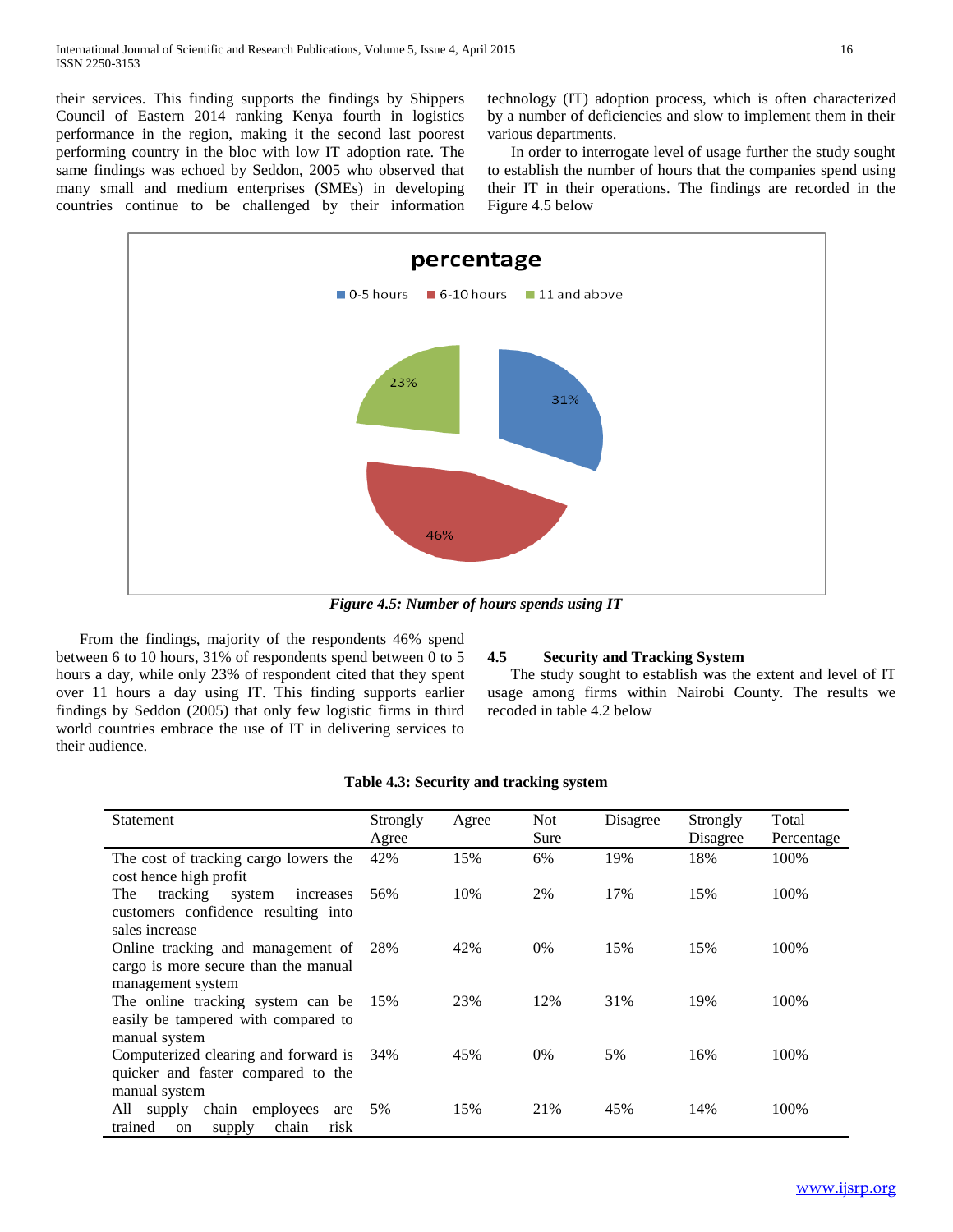International Journal of Scientific and Research Publications, Volume 5, Issue 4, April 2015 17 ISSN 2250-3153

| management<br>The organization has defined and 57%<br>documented its Occupational Health<br>and Safety (OHS) policy | 34% | 3% | $0\%$ | 6% | 100% |
|---------------------------------------------------------------------------------------------------------------------|-----|----|-------|----|------|

 From the findings in table 4.2 above, Majority of respondent (42%) strongly agreed the use of IT reduces cost, (15%) also agreed with the same stamen. The findings of this study is in line with the findings Porter & Miller (1980), report, that the utilization of IT has a significant influencing minimizing cost while maximizing value chain activities and guaranteeing competitive advantage. This is also in line with Palvia & Zigli (1990) report which asserted that integrated information system if utilized properly can lead to high quality products and services, enhanced productivity and effectiveness, increased in logistics efficiency. Majority of the respondent further (56%) strongly agreed that online tracking of cargo improve customer confidence hence improving the performance of the logistic firms. Majority further agreed that 34% agreed that computerized cargo clearing system is faster compared to manual system. Majority of the managers (76%) interviewed agreed that computerized clearing and forwarding is quicker and faster than manual but cited cost of the facilities as too high to hinder them from adopting the computerized clearing and forwarding. Majority of managers (94%) admits that there is positive

relationship between use of IT and firm's performance hence need for them to adopt use of technology. The findings affirms the findings by Long & Long(1999) report which concluded that there was a need for every organization to automate their business processes so as to increase productivity, make their operations effective and efficient and thus giving the organization a competitive edge and hence increases its profitability.

 The study sought to establish are the logistic firm's uses tracking system. Over (86%) of respondents agreed that they use cargo tracking, while (14%). The tracking includes fuel management, routing mapping and car tracking. The findings support reports by Shippers Council of Eastern 2014 that most logistic firms have started embracing tracking of cargo to replace the security bond.

#### **4.6 IT and Customer service delivery**

 The study sought to investigate how the use of IT improves customer service delivery. The result are presented in Table 4.4 .below

| Agree | <b>Not</b>                   | Disagree | Strongly | Percentage      |
|-------|------------------------------|----------|----------|-----------------|
|       |                              |          |          |                 |
|       | 6%                           |          |          | 100%            |
|       |                              |          |          |                 |
|       |                              |          |          |                 |
| 21%   | 5%                           | 30%      | 16%      | 100%            |
|       |                              |          |          |                 |
|       |                              |          |          |                 |
| 18%   | 0%                           | 13%      | 7%       | 100%            |
|       |                              |          |          |                 |
|       |                              |          |          |                 |
|       |                              |          |          |                 |
| 12%   | 4%                           | 18%      | 8%       | 100%            |
|       |                              |          |          |                 |
|       |                              |          |          |                 |
| 16%   | 6%                           | 21%      | 26%      | 100%            |
|       |                              |          |          |                 |
|       |                              |          |          |                 |
|       | <b>Strongly Agree</b><br>13% | Sure     | 24%      | Disagree<br>25% |

#### **Table 4.4: Customer Service Delivery**

 From the findings in the table, majority (49%) disagree with the statement that customers can launched complains and get services online with incorporation of IT system, while smaller percentage 45% agree with the same statement. This supports the findings by Croom (2006) that very few companies integrate customers complains in their system in third world countries as compared to developed countries. The respondents were 50-50 on whether customers are more satisfied being served manually than only. Majority of respondents (80%) agreed with the statement that time to serve one customer has reduced

significantly with incorporation of IT on customer service delivery. This is in line with Christopher (2005) that argues that use of IT in customer service deliver is more efficient than manual system. Majority of respondent (70%) of respondents agreed that the cost of employing customer service attendance has reduced while serving them online. Lastly, the respondents were 50- 50 on whether the manual customer attendance is more fulfilling than online attendance. Logistic firm can gain competitive advantage by operational effectiveness, doing the same as your competitors do but doing it better, and by strategic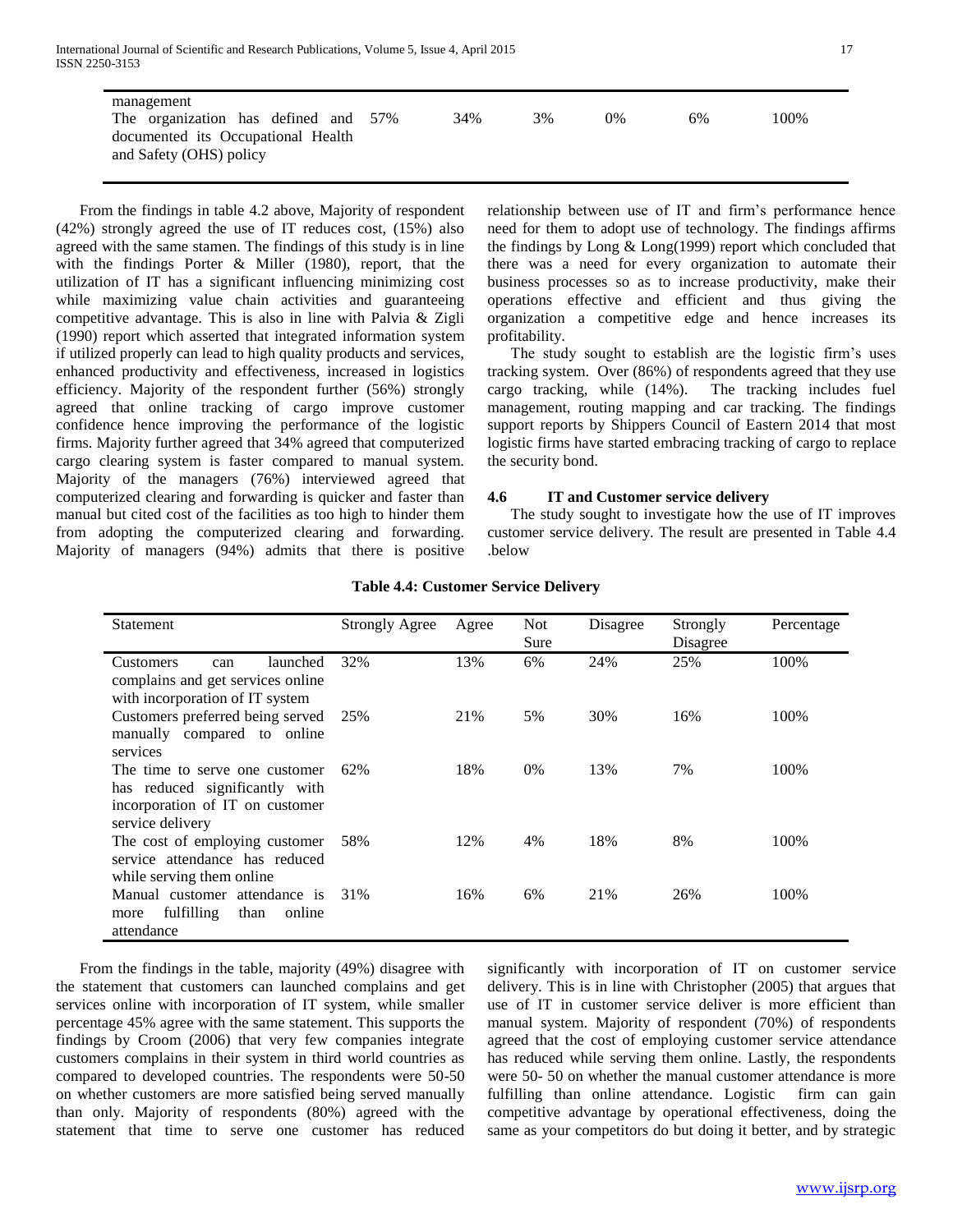positioning, doing things differently from competitors in a way that delivers a unique type of value to customers. The respondent agrees that IT plays important role in the performance of logistic firms. The works of Parsons (1983), Porter and Millar (1985), and also Porter (1985) support the same findings that pointed out the importance of the ICT, in the determination of the firms' competitive advantage. According to Bowersox & Closs (1996) this is due to the potential that ICT seem to have on lower cost and better services that could be offered.

#### **4.7 Information Integration System**

 Lastly, the study sought to investigate the integration of IT system on the performance of logistic firms. The table below shows the findings

#### **Table4.5: Information Integration system**

| <b>Statement</b>                                                    | Strongly<br>Agree | Agree | <b>Not</b><br>sure | Disagree | Strongly<br>disagree | Percentage |
|---------------------------------------------------------------------|-------------------|-------|--------------------|----------|----------------------|------------|
| Integration helps in easy evaluation<br>of major suppliers          | 43%               | 23%   | 12%                | 10%      | 12%                  | 100%       |
| Integration helps easy payment and<br>attendance of major customers | 54%               | 13%   | 5%                 | 23%      | 5%                   | 100%       |
| Integration improves internal control<br>system                     | 70%               | 15%   | $0\%$              | 10%      | 5%                   | 100%       |
| It is easier an more simple to serve<br>integrate suppliers         | 13%               | 45%   | 2%                 | 14%      | 26%                  | 100%       |
| Integration<br>customer<br>increases<br>service delivery efficiency | 23%               | 46%   | 0%                 | 9%       | 22%                  | 100%       |
| Integration improves control system<br>of an organization           | 19%               | 28%   | 1%                 | 31%      | 21%                  | 100%       |

 From the findings, majority of respondents (66%) agreed with the statement that Integration helps in easy evaluation of major suppliers, (67%) of the respondents also agreed with the statement that Integration helps easy payment and attendance to customers. majority of respondent (70%) strongly agree with the statement that integration improves service 15% of the respondent agree and only 10% of the respondent disagree. The findings supports report by Kelly(1994), who had investigated

the impact of IT on qualitative performance indicators that is customer satisfaction, company image, job interest of employees, stakeholders confidence and have found positive impact. Lee and Wang (2001) addressed the possibilities of reducing the bull whip effect in supply chains through Internet based collaboration and integration. The same arguments were advanced by the management of the logistic firms within Nairobi.

#### **Regression**

| Table 4.6 Model Summary for all the Variables |  |  |  |
|-----------------------------------------------|--|--|--|
|-----------------------------------------------|--|--|--|

| Model |             | Square | Square<br>Ad1usted<br>ĸ | Std.<br>Error of the Estimate | Durbin-Watson   |
|-------|-------------|--------|-------------------------|-------------------------------|-----------------|
|       | onoa<br>040 | .686   | 791                     | .388                          | $OE^2$<br>1.091 |

 Table 4. 6 above indicate that the value of the adjusted r squared R2 amount to 0.791 which is 79.1%. This shows that the factors that are not coved amount only to 20.9%. it is therefore, means the four factors have a big role to play on the performance

of logistic firms in Nairobi County. This study supports the findings of Lee and Wang (2011) showing the role of IT in the performance of logistic firms.

| Model      | Sum         | ofdf | Mean Square |       | Sig.              |
|------------|-------------|------|-------------|-------|-------------------|
|            | Squares     |      |             |       |                   |
| Regression | 1646.01132  |      | .412        | 2.729 | .000 <sup>b</sup> |
| 1Residual  | 75432.123   |      | .151        |       |                   |
| Total      | 77078.13432 |      |             |       |                   |

#### **Table 4.7: ANOVA For All Variables**

 The ANOVA result for all variables indicates that there was a highly significant relationship between the variables at  $F = 2.729$ and  $P = 0.000$ . this implies that there is a strong relationship between the four variables and the performance of logistic firms in Nairobi County. In support off these findings, Livermore and Rippa (2011) investigated the relationship between customer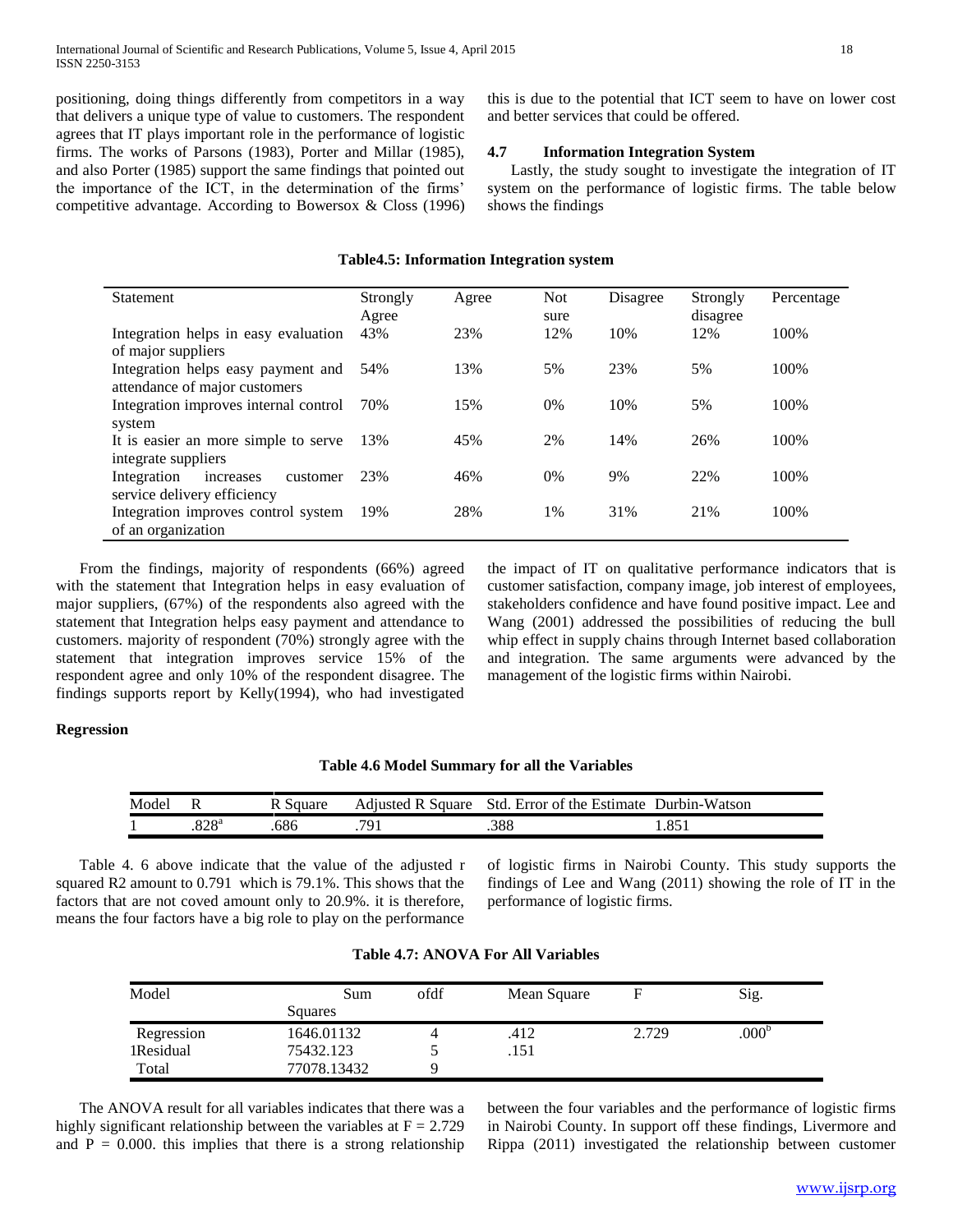service delivery and IT in logistic firms. They found high correlation among the variables.

#### V. SUMMARY, CONCLUSION AND RECOMMENDATIONS

#### **5.1 Introduction**

 This chapter contains the summary of the entire study. The main findings of the study are summarized and conclusions drawn. The recommendations on those findings are discussed and areas of further research suggested.

#### **5.2 Summary of Major findings**

#### **5.2.1 Level of IT Usage**

 The study found that the higher the level of Information Technology usage in the firms, the more effective and efficient the firm is. Therefore, the IT usage increases the performance of logistic firms within Nairobi County.

#### **5.2.2 Security and Cargo tracking**

 The study found that the use of cargo tracking system increase customers confidence, and reduces cost on the security bonds imposed on logistic firms. This improves the performance of firms in terms of increased profitability and increased security hence customer confidence

#### **5.2.3 Customer service delivery**

 The study found high relationship between customer deliver and firms performance. Firms that are using IT in customer service delivery perform better than firms that do not integrate IT in customer service delivery. Some of the areas of customer service delivery that can be integrated include generation of invoices, LPOS among other areas.

#### **5.2.4 Information integration system**

 Organizations with integrated information systems, performs much better than the organizations that are not integrated. The study findings shows that, integrated system enhances communication and information exchange within the organization, with suppliers and other customers hence more efficient and effective.

#### **5.3 Conclusion of the Study.**

 The study found that the level of information usage among logistics firms in Nairobi County contributed to the performance. Use of information technology on security and cargo tracking affected the performance of the firms. Customer service delivery systems improved the way customers are service satisfying them thus improving the performance of the logistics firms. Lastly information integration systems contributed to the performance of logistics firms in Nairobi County.

#### **5.4 Recommendations for the study**

 The following are recommendations of the study based on the findings.

#### **5.4.1 Level of IT Usage**

 The logistic firms should adopt the use of IT in their service delivery in order to improve their efficiencies as the higher the level of usage, the more efficient firms become the more

profitable it is. The management should be in the four fronts in enhancing the level of usage with all activities being technologically integrated.

# **5.4.2 Security and Cargo tracking system**

 This boost customer confidence and reduces security bond expenses hence improves the company profitability. The firms should adopt security and cargo tracking system in their service delivery. The cargo tracking system further helps in cost reduction and enhances security of the cargo through real time tracking. The firms should adopt this has it will improve the firms effectiveness and security in general.

#### **5.4.3 Customer service delivery**

 Firms should adopt IT in their service delivery like invoice generation, communication, feedback and inquiry as this will reduce the number of employed customer attendance hence profitability to the company. The government could also support the logistic by embarking on initiatives to improve accessibility of relevant information for the SMEs as well as offering IT related trainings.

#### **5.4.4 Information integration system**

 Logistic firms should integrate their departments, their key suppliers and payment system to make it easy for processing of documents which shall result into efficiency hence improved performance.

#### **5.5 Areas for Further Study**

 From the recommendation, it is clear that integration of IT system, service delivery and security system improves performance in terms of service deliver of logistic firms as the new findings of the study hence need for the logistic firms to integrate their systems. The researcher suggests the following areas for further are as follows. First, the Adoption of Information and Communication Technology by Small Enterprises; Secondly, ICT Adoption and Impact on Logistics Service Providers' Performance and Thirdly, Absorptive Capacity and ICT Adoption Strategies for Logistic firms and lastly, Impacts IT adoption of logistics service performance.

#### **REFERENCES**

- [1] Akkermans, H., Bogerd, P. and Vos B. (2009) "Virtuous and vicious cycles on the road towards international supply chain management", International Journal of Operations and Production Management, 19 (6), 565-581.
- [2] Anderson, L. & Quinn, .J. (2006), "The Role of Transportation in Long Supply Line Just-In-Time: Nairobi. University of Nairobi.
- [3] Ballou, R.H. (2006), "Computer Methods in Transportation-Distribution,"Transportation Journal, 16(2), 9-11.
- [4] Baradwaj, (2010) Logistics information systems: The strategic role of top management", Journal of Business Logistics, 15(1), 23-30.
- [5] Bitner, M. Brown, S. & Meuter, M. (2000). Technology infusion in service encounters. Journal of the Academy of Marketing Science, 28(1), 138-149.
- [6] Borg, R., & Gall, M. D. (2003). Educational Research: An Introduction (Fifth Ed.) New York: Longman.
- [7] Bowersox, D (2009), Logistics Management: A Systems Integration of Physical Distribution Business Analysis", Communications of the AIS. Journal of communication skills 15 (1), 7-10.
- [8] Bowersox, Donald J, Daugherty, P. (1995). Logistics paradigms: The impact of information Capgemini (2008).Third-Party Logistics - The state of logistics outsourcing, available a change on business outcomes: Transformation of the Value Chain of Japan Airlines: Japan.
- Christopher, M. (2005) Logistics and supply chain management: creating value-added networks, Pearson Education, New Yoke: McGraw-Hill.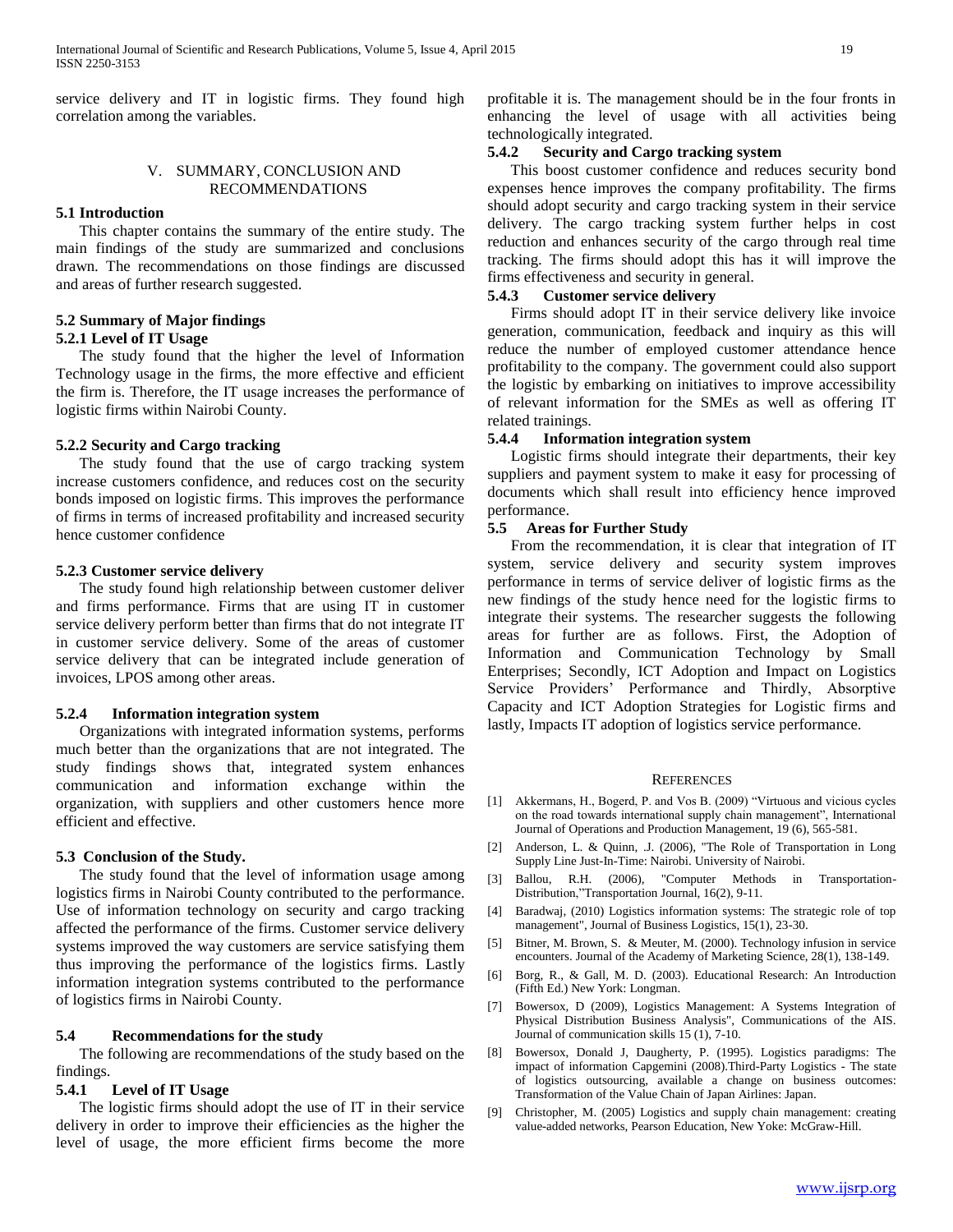- [10] Closs, J. & Kefeng, X. (2007), "Logistics information technology practice in manufacturing and merchandising firms" An international benchmarking study versus world class logistics firms", International Journal of Physical Distribution & Logistics Management, 30(21), 231-245.
- [11] Cooper, D. and Schindler, P. (2013) Business Research Methods. New Delhi: Tata McGraw. Cox, T. & Ghonein, K. (2006) the Agile Supply Chain; Competing in Volatile Markets", Journal of academic Industrial Marketing Management, 29(1) 37-38.
- [12] Croom, R. (2006) "The Impact of Web-based procurement on the management of operating resources supply." Journal of Supply Chain Management, 36(1), 4-13.
- [13] Evangelista P., McKinnon A, & Sweeney E. (2007), "Logistics innovation in small 3PLs. What is the role of ICT?" proceedings of the Logistics Research Network Annual Conference "GlobalSupply Chains: Developing Skills, Capabilities, and Networks. International Journal of Physical Distribution & Logistics Management, vol.33 Journal of Management Information Systems, 14(2), 110-120.
- [14] Fitzsimmons, A. and Fitzsimmons, M. (2006). ICT Management: Operations, Strategy, Information Technology, and business relation. McGraw-Hill: Singapore.
- [15] Gallear, D. Ghobadian, A. &O'Regan, N. (2008) "Digital/web-based technology in purchasing and supply management: a UK study", Journal of Manufacturing Technology Management, 19(3), 346-360.
- [16] Goldhar, N. & Lei, B. (2001) Task-technology fit and individual performance": Journal of MIS Quarterly, 19(2), 213-236.
- [17] Gray, B. Matear, S. & Matheson, P. (2000). Improving the performance of hospitality firms. International Journal of Contemporary Hospitality Management, 12(3), 149-155 Hitt, S. & Brynjolfsson, T. (2006). Investigating the Influence of Cultural Orientation and Innovativeness on ERP Adoption ", Journal of Global Information Technology Management, 14(3), 54-74
- [18] Howells, J. & Tether, B. (2004). Innovation in services: Issues at stake and trends. A Report for DG Enterprise of the European Commission.
- [19] Hunger (2010), Adoption of mobile technology in the supply chain: an exploratory cross-case analysis", International Journal of E-Business Research 4(4), 1-15.
- [20] Hwang, Y. (2011) "Investigating the Influence of Cultural Orientation and Innovativeness on ERP Adoption, "Journal of Global Information Technology Management, Vol. 14(3), 64-70. Introna, L. 1991 "The impact of information technology on logistics", International Journal of Harvard Business Review, 63 (4), 149-160.
- [21] Jaeger, M. (2008). Survey Methods in Educational Research. Washington D.C.: Brooking Institution Press. Journal of Physical Distribution & Materials Management, 15 (7), Kathwasser, H. (2000) Rethinking concept foundations in logistics management", Journal of Business Logistics, 13(2), 56-60.
- [22] Kelly, N. (2004), Customer-supplier duality and bidirectional supply chains in service organizations", International Journal of Service Industry Management, 11(4), 348-364. Kenneth, C. & Laudon P. (2007). Management information system Upper Saddle River: New Jersey.
- [23] Kenneth, H. & Laudon, F. (2007) Inclusive supply chain using electronic market- places", Integrated Manufacturing Systems.Open University Press, Buckingham: Philadelphia
- [24] Kerlinger, F. N. (2003). Foundation of behavioral science. New York: Holt, Renehard, and Winston. Koellinger, N.J. (2006) Critical success factors of web-based supply-chain management systems. An exploratory study", Production Planning & Control. NSW: Elsevier Australia
- [25] Lee, E. & Wang, Y. (2011). An integrated resource management view of facilities management", Facilities. Pearson Education: Washington DC.
- [26] Livermore, R. and C. Rippa, P. (2011) "ERP Implementation: A Cross-Cultural Perspective", Journal of Global Information Technology Management, 14(3), 5-26.
- [27] Marchet, G., Perego, A. & Perotti, S. (2009) "An exploratory study of ICT adoption in the Italian freight transportation industry", International Journal of Physical Distribution & Logistics Management, 39(9), 785-812.
- [28] Miller, 2005 Impact of Supply Chain Management and ERP on Organizational Performance and Competitive Advantage: Case of Tunisian Companies", Journal of Global Information Technology Management, 27(2) 131-141.
- [29] Mugenda, O & Mugenda, A. (2009). Research Methods: Quantitative and Qualitative Approaches. Nairobi: Acts Press.
- [30] Mzoughi, N., Bahri, N. and Ghachem, M. (2008) "Impact of Supply Chain Management and ERP on Organizational Performance and Competitive Advantage: Case of Tunisian Companies", Journal of Global Information Technology Management, 2(17), 24-46.
- [31] Nachmias, F (2006): Research Methods in the Social Sciences Oaks: Sage publications O'Dell and Elliot (2009) Actualizing Organizational Memory with Information Systems", Information Systems Research, Pearson Education Limited, Essex.
- [32] Ogula, P. (2005). Research Methods. Nairobi: CUEA Publications. Orodho, J. (2003). Essentials of Educational and Social Sciences Research Method. Nairobi: Masola Publishers.
- [33] Owens, K. (2002). Introduction to Survey Research Design. SRL Fall 2002 Seminar Series. Retrieved May 31, 2013 from http://www.srl.uic.edu.
- [34] Palvia, M., Klingenberg, N., & Kronhamn, K.( 2000 )"Collaborative supply chain using electronic market- places", Integrated Manufacturing Systems, Prentice Hall, New Jersey.
- [35] Physical Distribution & Logistics Management, 21 (5),
- [36] Porter M.E., Millar V.E. (2005), "How information gives you competitive advantage,"Harvard: Harvard University.
- [37] Porter, M. & Millar, V. (1985). How Information Gives you Competitive Advantage.
- [38] Porter, M. (2001). Strategy and the Internet. Harvard Business Review. March.
- [39] Power, D. & Sohal, A. (2002). Implementation and usage of electronic commerce in Prasad, J. & Harker, L. (2007) "Information Processing, Knowledge Development, and Strategic Supply Chain Performance", Academy of management Journal, 47 (2) 241-253.
- [40] Reinganum, K. (2008), Supply Chain Management for Global Competitiveness, Macmillan: Press Nairobi Kenya.
- [41] Reyes, P., Raisinghani, M. & Singh, M. (2012) "Global supply chain management in the telecommunications industry: The role of information technology in integration of supply chain entities", Journal of Global Information Technology Management, 5(2), 48-67.
- [42] Reyes, P., Raisinghani, M.S. and Singh, M. (2012) "Global supply chain management in the telecommunications industry: The role of information technology in integration of supply chain entities", Journal of Global Information Technology Management, 5(2) 48-67.
- [43] Robin, J & Coulter, G. (2003). Business-to-business online purchasing: Suppliers' impact on buyer's adoption and usage intent", Journal of Supply Chain Management, 37(1), 4–10.
- [44] Sauvage, J. (2003) Actualizing Organizational Memory with Information Systems", Information Systems Research Pearson Education: Washington DC.
- [45] Seddon, N. (2005).Service Management: Operations, Strategy, Information Technology. McGraw-Hill: Singapore.
- [46] Selviaridis and Spring (2007) Competitive Strategy, Free Press, New York.
- [47] Shelly, A. Rottman, J. and Lacity, M (2004) "A review of the predictors, linkages, and biases in IT innovation adoption research", Journal of Information Technology, 21(1) 1-23.
- [48] Subramani, M. (2010) "How Do Suppliers Benefit from Information Technology Use in Supply Chain Relationships Business Journal on supply management, 28(1), 45-73.
- [49] Sullivan, T. (2005), "The relationship between technology and logistics third-party providers",Oxford: Oxford University Press. technology, Journal of Business Logistics. Oak Brook. 16 (1), 65-81.
- [50] Thomas & Michael (2011), "How information gives you competitive advantage", Harvard Time Logistics Channels ", Journal of Business Logistics, 11 (4), 65-81.
- [51] Vaidyanathan, K (2005) Analysis of customer-supplier duality and bidirectional supply chains in service organizations", International Journal of Service Industry Management, 11(4), 348-64.
- [52] Vasudevan, H. (2010) A Framework for Evaluating Third-Party Logistics", Communicationswww.3plstudy.com Accessed on 14th June 2014. Wallender, P. (2008). Information Processing, Knowledge Development, and Strategic Supply Chain Performance", Academy of management Journal, 47(2), 241-253.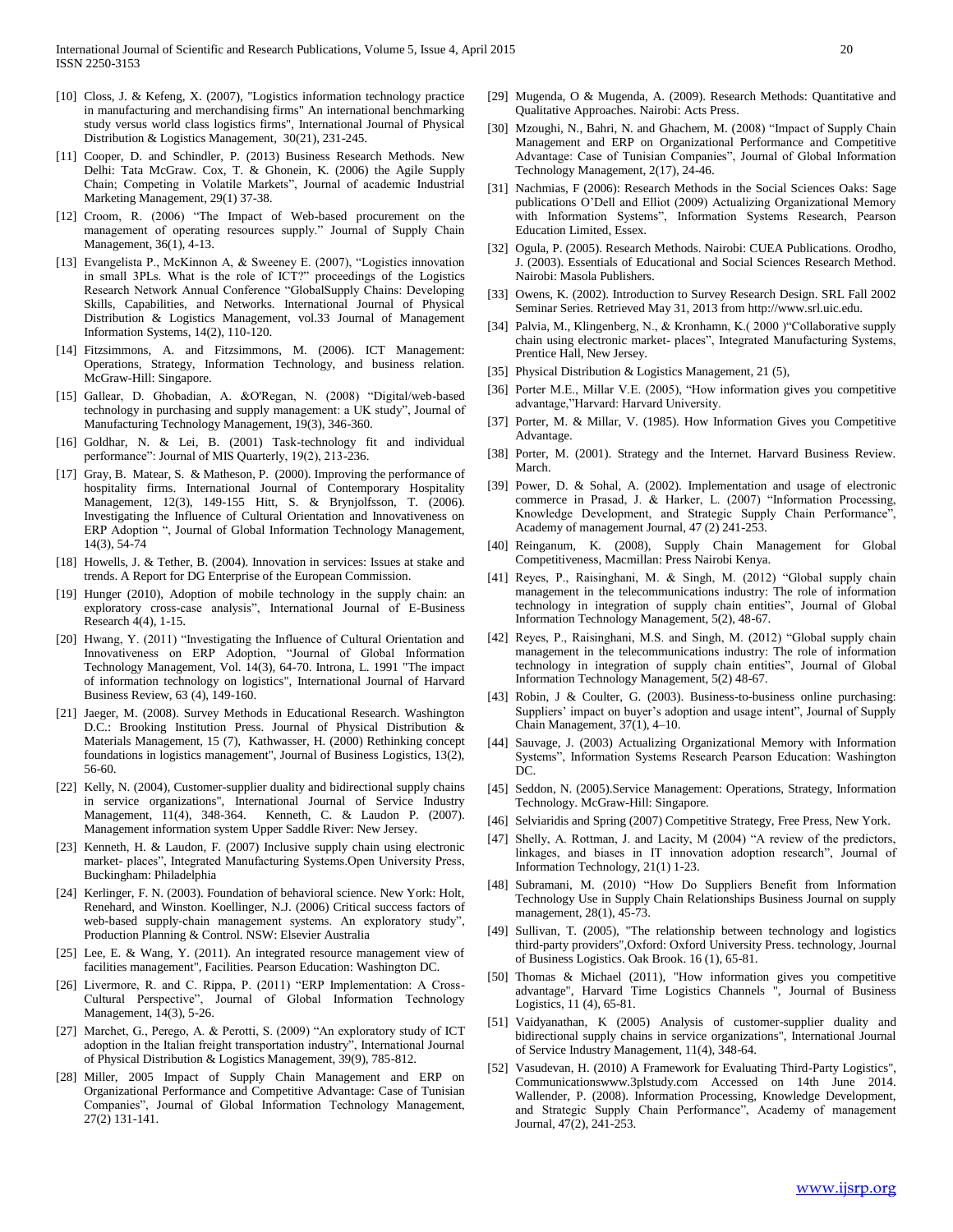International Journal of Scientific and Research Publications, Volume 5, Issue 4, April 2015 21 ISSN 2250-3153

- [53] Wetherbe, N. Ellram, L. Tate, W. & Billington, C. (2009) "Understanding and managing the services supply chain,"Journal of Supply Chain Management, 40(4), .17-32.
- [54] William, J. (2006).Driving Profits through Customer Satisfaction, INSEAD, Business Journal of accounting and management 21(7), 89-110

#### **AUTHORS**

**First Author** – Macharia Ngombo Wilson, Master of Science in Procurement and Logistics, Jomo Kenyatta University of Agriculture and Technology

**Second Author** – Dr. Mike A Iravo, Supervisor, Jomo Kenyatta University of Agriculture and Technology **Third Author** – Ondabu Ibrahim Tirimba, MBA Coordinator and lecturer Mount Kenya University, Hargeisa Campus **Fourth Author** – Dr.Kepha Ombui, Affiliation: Supervisor, Jomo Kenyatta University of Agriculture and Technology

# **APPENDICES:**

# **Appendix 1: Letter of introduction**

 **Wilson Macharia JKUAT WESTLAND CAMPUS P.O BOX 62000 NAIROBI November 2014**

# **THE CHAIRMAN**

**…………………………………..**

# **P.O BOX……………. Nairobi Dear Sir/ Madam**

# **RE: RESEARCH PROJECT**

In regard to the above, I hereby wish to introduce myself to your organization. I am Mr. Wilson Macharia a student at Jomo Kenyatta University of Agriculture and Technology pursuing of Master of Science in procurement and logistics

I am currently undertaking a research project entitled "effects of information technology on performance of logistics firms in Nairobi County" as partial fulfillment of the requirements for my degree programme.

The purpose of this letter is to request you to provide me with the necessary support and assistance to enable me to obtain the data necessary for the project. Please note that the information given is purely for academic purposes.

Thank you Yours faithfully,

Wilson Macharia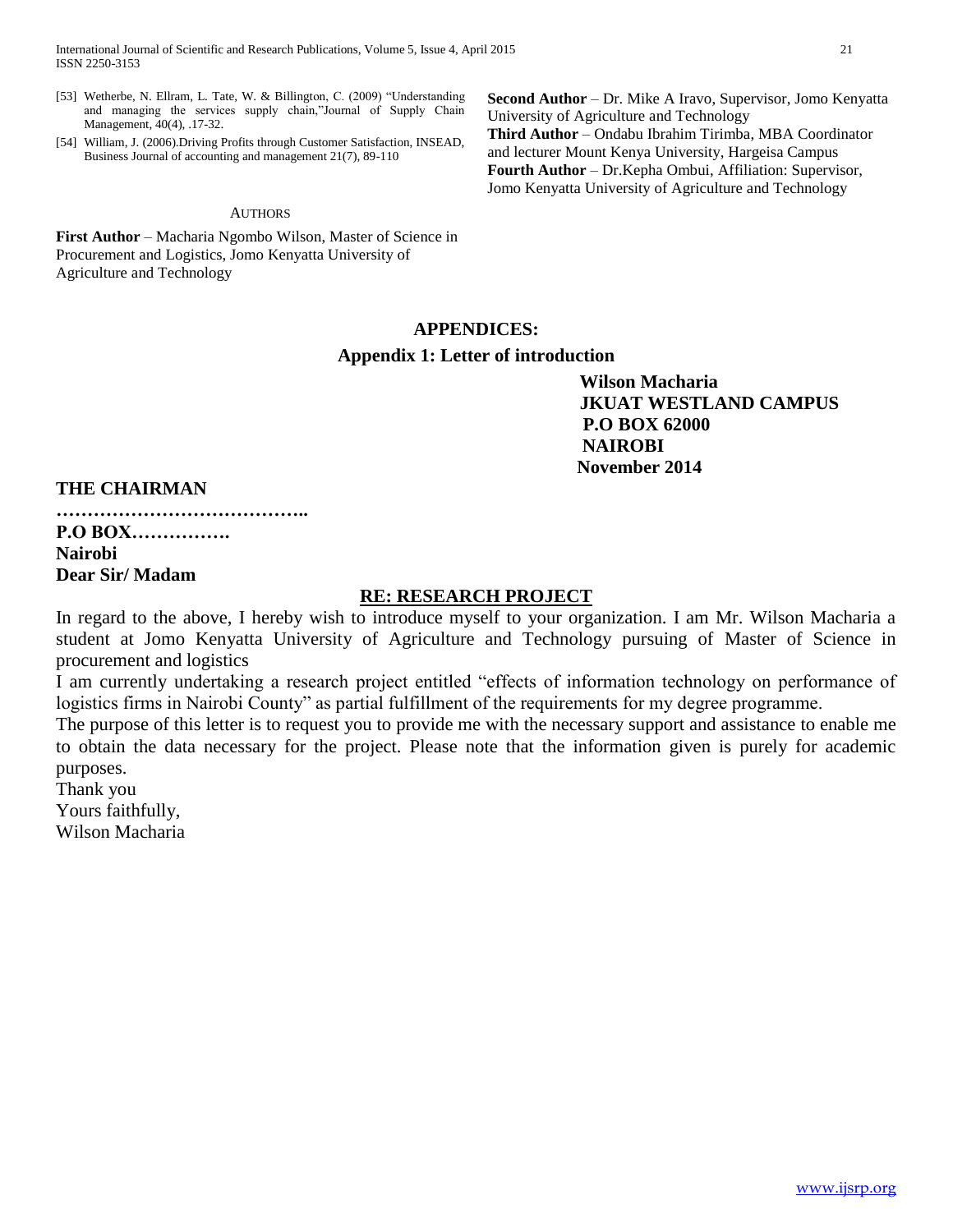# **Appendix 2: Questionnaire**

#### **Dear Sir/Madam,**

Dear respondent, am conducting a research study on the effects of information technology on performance of logistics firms in Nairobi County. The questionnaire items are about the study and you are kindly requested to participate in responding to the questions below. The information given will be treated as confidential and the results of the study will be used for academic research purposes only.

#### **Part A: Bio Data** Please tick where appropriate

| 1) |                                                                                                                                                                                                                                                                                                                                                                                                                                                                                                                                                      |            |                 |
|----|------------------------------------------------------------------------------------------------------------------------------------------------------------------------------------------------------------------------------------------------------------------------------------------------------------------------------------------------------------------------------------------------------------------------------------------------------------------------------------------------------------------------------------------------------|------------|-----------------|
| 2) | Title of respondent                                                                                                                                                                                                                                                                                                                                                                                                                                                                                                                                  |            |                 |
| 3) | Division/Department                                                                                                                                                                                                                                                                                                                                                                                                                                                                                                                                  |            |                 |
|    | 4) What is your age bracket?                                                                                                                                                                                                                                                                                                                                                                                                                                                                                                                         |            |                 |
|    | $18-26$ [ ] $27-35$ [ ] 36 -45 [ ]<br>5) Indicate ownership of your company<br>a) Local $\begin{bmatrix} 1 \\ 0 \end{bmatrix}$ b) Foreign $\begin{bmatrix} 1 \\ 0 \end{bmatrix}$ C) Government $\begin{bmatrix} 1 \\ 0 \end{bmatrix}$ Others (Specify)<br>6) How many years have you worked in your organization?<br>a) Less than 3 years $\begin{bmatrix} 1 \\ 0 \end{bmatrix}$ b) $3 - 5$ years $\begin{bmatrix} 1 \\ 0 \end{bmatrix}$ c) $6 - 7$ years $\begin{bmatrix} 1 \\ 0 \end{bmatrix}$ Above 8years $\begin{bmatrix} 1 \\ 0 \end{bmatrix}$ | $46-55$ [] | 56 and above [] |

# **SECTION I: EFFECTS OF INFORMATION TECHNOLOGY ON PERFORMANCE OF LOGISTICS FIRMS IN NAIROBI COUNTY**

# **SECTION A: Level of ICT usage**

|  | How many departments are using ICT in your company? |  |
|--|-----------------------------------------------------|--|

 $3-5$  all department

b) How many hours to you spend using IT in performing your duty in the company?

0-5 hrs.  $\Box$  6-10 hrs  $\Box$  and above

c) Using a scale of 1 to 5 Tick as an appropriate using the key ;where 1-strongly agree, 2- agree, 3- Not sure, 4- disagree, 5 strongly disagree. To what extent do you agree with the following statements IT usage in your company?

| Statement                                                                 |  |  |  |
|---------------------------------------------------------------------------|--|--|--|
| The management encourages the use of IT within the company                |  |  |  |
| The level of IT usage is very low within the company                      |  |  |  |
| Employees resist the usage of IT within the company                       |  |  |  |
| The IT equipment's within the companies are not effective                 |  |  |  |
| All activities within the company are computerized                        |  |  |  |
| The customers service delivery has improved since the incorporation of IT |  |  |  |
| within the firm                                                           |  |  |  |

# **SECTION B: Security & Tracking**

a) Do you offer cargo tracking services

Yes No

- b) What are the tracking system and services do your company offer
- (a) Car tracking (b) Fuel management (c) Driver management (d) Routing, mapping and scheduling
- c) Using a scale of 1 to 5 Tick as an appropriate using the key; where 1-strongly agree, 2- agree, 3- Not sure, 4- disagree, 5 strongly disagree. To what extent do you agree with the following statements IT usage in your company?

| Statement                                                                        |  |  |  |
|----------------------------------------------------------------------------------|--|--|--|
| The cost of tracking cargo is more expensive hence lowers the profit             |  |  |  |
| The tracking system increases customers confidence resulting into sales increase |  |  |  |
| Online tracking and management of cargo is more secure than the manual           |  |  |  |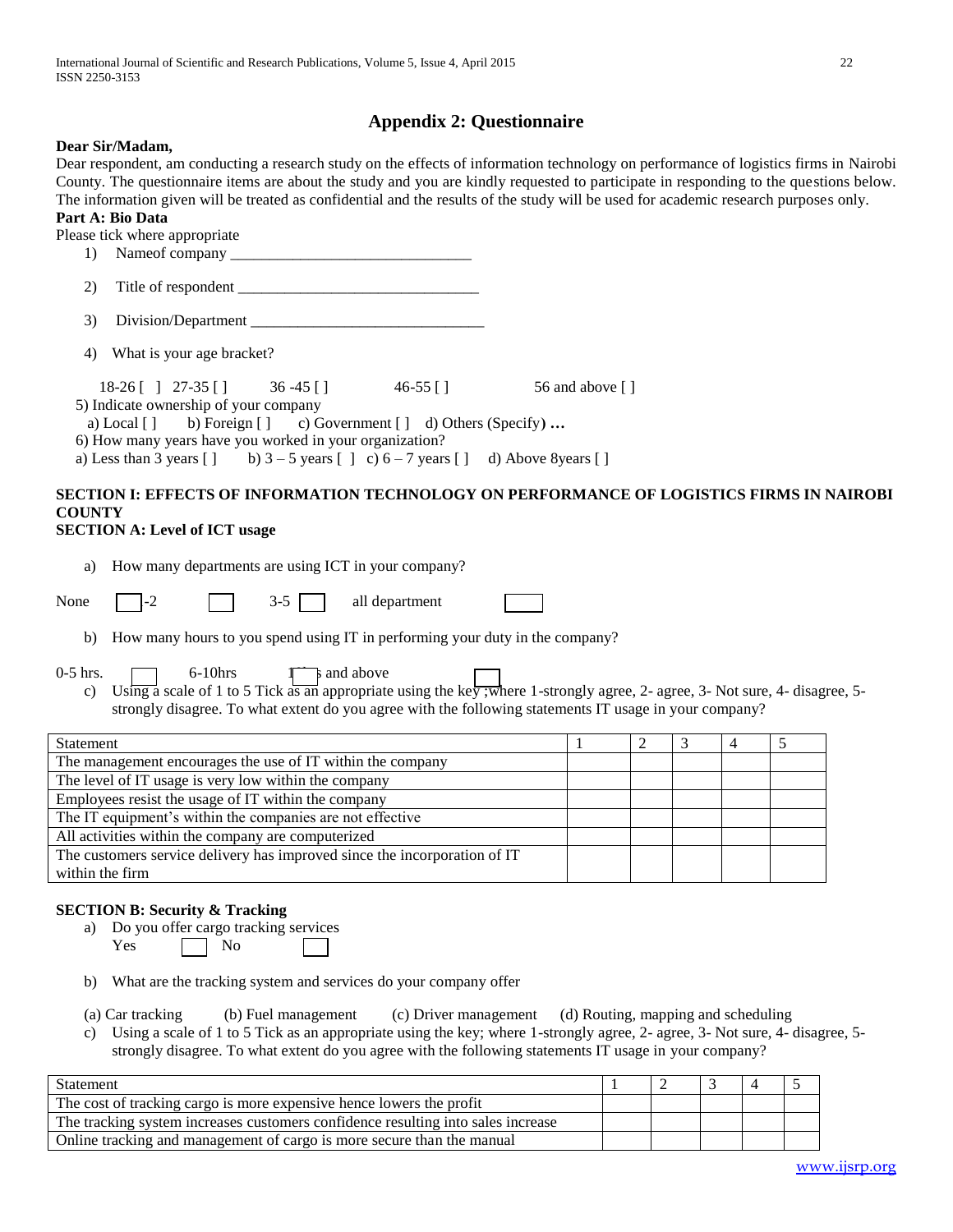| 19911 2290-9199                                                                |  |  |  |
|--------------------------------------------------------------------------------|--|--|--|
| management system                                                              |  |  |  |
| The online tracking system can be easily be tampered with compared to manual   |  |  |  |
| system                                                                         |  |  |  |
| Computerized clearing and forward is quicker and faster compared to the manual |  |  |  |
| system                                                                         |  |  |  |
| All supply chain employees are trained on supply chain risk management         |  |  |  |
|                                                                                |  |  |  |
| The organization has defined and documented its Occupational Health and Safety |  |  |  |
| (OHS) policy                                                                   |  |  |  |
|                                                                                |  |  |  |
|                                                                                |  |  |  |
|                                                                                |  |  |  |

# **SECTION C: Customer service delivery**

a) Using a scale of 1 to 5 Tick as an appropriate using the key; where 1-strongly agree, 2- agree, 3- Not sure, 4- disagree, 5 strongly disagree. To what extent do you agree with the following statements IT usage in your company?

| Customers can launched complains and get services online with incorporation of |  |  |  |
|--------------------------------------------------------------------------------|--|--|--|
| IT system                                                                      |  |  |  |
| Customers preferred being served manually compared to online services          |  |  |  |
| The time to serve one customer has reduced significantly with incorporation of |  |  |  |
| IT on customer service delivery                                                |  |  |  |
| The cost of employing customer service attendance has reduced while serving    |  |  |  |
| them online                                                                    |  |  |  |
| Manual customer attendance is more fulfilling than online attendance           |  |  |  |

# **Part D: Integration of IT services**

1. Has the company integrated the customer and major supply in their system?

Yes [ ] No [ ]

- 2. If yes what are the major activities that has been integrated?
- 3. Using a scale of 1 to 5 Tick as an appropriate using the key; where 1-strongly agree, 2- agree, 3- Not sure, 4- disagree, 5 strongly disagree. To what extent do you agree with the following statements IT integration in your company?

| Integration helps in easy evaluation of major suppliers              |  |  |  |
|----------------------------------------------------------------------|--|--|--|
| Integration helps easy payment and attendance of major customers     |  |  |  |
| It is easy and simple to handle integrated clients within the system |  |  |  |
| It is easier an more simple to serve integrate suppliers             |  |  |  |
| Integration increases customer service delivery efficiency           |  |  |  |
| Integration improves control system of an organization               |  |  |  |

# **Part E: Performance**

Indicate the average sales increase in your company over the following years Average sales per year (Kshs)

| 2012 |                                                                                |  |
|------|--------------------------------------------------------------------------------|--|
| 2011 |                                                                                |  |
| 2010 |                                                                                |  |
| 2009 |                                                                                |  |
|      |                                                                                |  |
|      | $11.01a5c$ sares per year (11.011.0)<br><b>After ICT Adoption 2013</b><br>2008 |  |

The following areas compare your firm performance with other firm in the industry.Tick as appropriate which you feel best estimates how your firm currently compares to other firms in the industry on each item.

|                           | Lowest<br>$(0\% - 20\%)$ | Lower<br>$(20\% - 40\%)$ | Mid<br>$(40\% - 60\%)$ | <b>Next</b><br>$(60\% - 80\%)$ | Top<br>$(80\% - 100\%)$ |
|---------------------------|--------------------------|--------------------------|------------------------|--------------------------------|-------------------------|
| After tax return on total |                          |                          |                        |                                |                         |
| assets                    |                          |                          |                        |                                |                         |
| After tax return on total |                          |                          |                        |                                |                         |
| sales                     |                          |                          |                        |                                |                         |
|                           |                          |                          |                        |                                |                         |
| Firms total sales growth  |                          |                          |                        |                                |                         |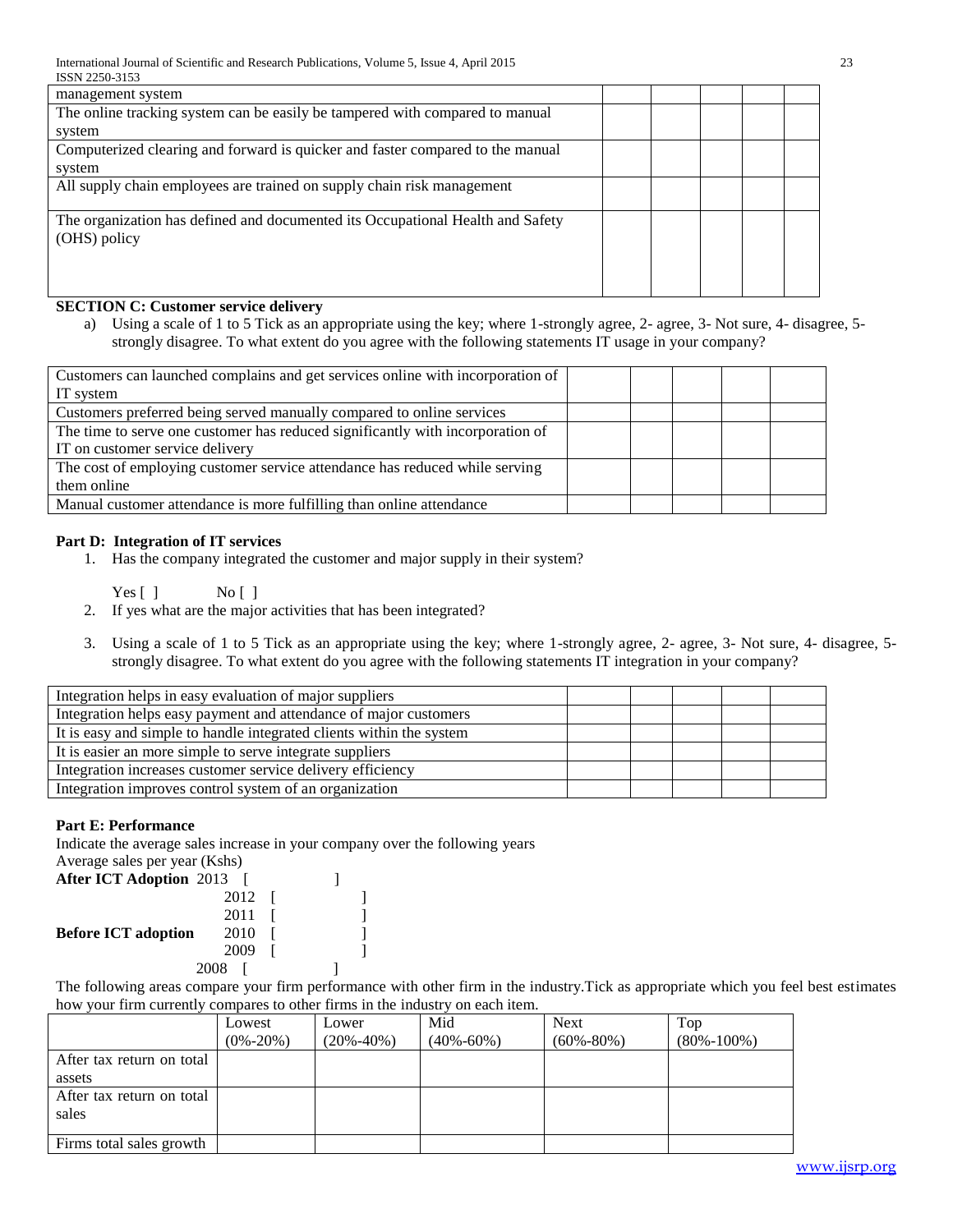| over past 5 years    |  |  |
|----------------------|--|--|
| Overall firm         |  |  |
| performance and      |  |  |
| success              |  |  |
| Our competitive      |  |  |
| position             |  |  |
| Net profit           |  |  |
| Gross profit         |  |  |
| Return on Investment |  |  |
|                      |  |  |

## **Summary**

| <b>Objectives</b>              | High | Middle | Low | Percentage |
|--------------------------------|------|--------|-----|------------|
| Levels of IT usage             |      |        |     |            |
| Security tracking system       |      |        |     |            |
| Customer service delivery      |      |        |     |            |
| Information integration system |      |        |     |            |
| Performance                    |      |        |     |            |

**END THANKS YOU**

# **Appendix 3: List Of The Licensed Logistics Firms For The Year 2013**

- 1. ACME CONTAINERS LTD
- 2. ACTIVE CARGO SERVICES LTD
- 3. ACTIVE LINE LIMITED
- 4. ADAIR FREIGHT SERVICES LTD
- 5. AERO CARGO EXPRESS LTD
- 6. AEROMARINE CARGO SERVICES LTD
- 7. BEST FAST CARGO KENYA LTD
- 8. BLUE WAVES LOGISTICS LTD
- 9. BLUESTAR FREIGHTERS
- 10. BLUEWAVE LOGISTICS
- 11. BOKHARI FREIGHT LIMITED
- 12. BONFIDE CLEARING & FORWARDING CO. LTD
- 13. BORDERLESS LOGISTICS COMPANY
- 14. BOSMAR C & FOWARDING ENTERPRISES
- 15. CARGILL KENYA LTD
- 16. CARGO CARE INTERNATIONAL LTD
- 17. CARGO FRONT INTERNATIONAL LTD
- 18. CARGO LINE EXPRESS LTD
- 19. CARGO LINK SERVICES LTD
- 20. CARGO LOGISTICS SERVICES LTD
- 21. CARGO NEST KENYA LTD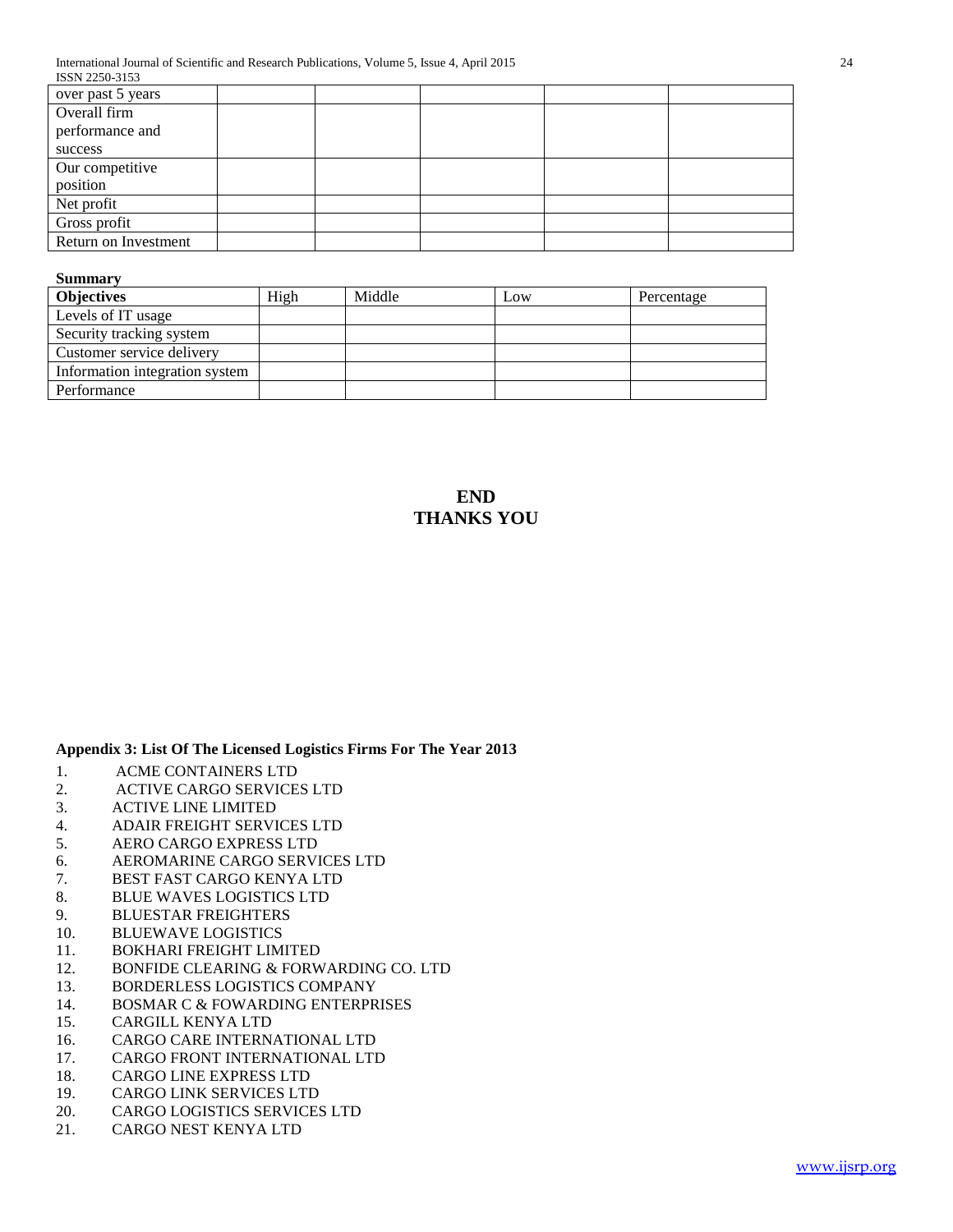| 22. | CARGO POINT INTERNATIONAL LTD                 |
|-----|-----------------------------------------------|
| 23. | <b>CARGO ROLLERS</b>                          |
| 24. | <b>CARGO STARS KENYA LTD</b>                  |
| 25. | <b>CARGO WORLD CONVEYORS</b>                  |
| 26. | <b>CATESAM ENTERPRISES</b>                    |
|     | <b>CEBIT CARGO LTD</b>                        |
| 27. |                                               |
| 28. | <b>CHARITIES LOGISTICS</b>                    |
| 29. | <b>DEAN LOGISTICS LTD</b>                     |
| 30. | DEDICATED CARGO FORWARDERS                    |
| 31. | DEEPMARK CARGO                                |
| 32. | DEL-RAY CARGO SERVICE                         |
| 33. | <b>DELTA EXPRESS LTD</b>                      |
| 34. | DESERT COMMERCIAL SHIPPING LTD                |
| 35. | DHL WORLDWIDE EXPRESS                         |
| 36. | DIGITAL CARGO FORWARDERS                      |
| 37. | DIVERSE CARGO MARINE & AIR C&F                |
| 38. | <b>EAST AFRICA CARGO LOGISTICS LTD</b>        |
| 39. | <b>EAST AFRICA CHAINS LTD</b>                 |
| 40. | <b>EAST AFRICAN COURIER</b>                   |
| 41. | EAST AFRICAN EXPRESS LTD                      |
| 42. | <b>ECU-LINE KENYA LTD</b>                     |
| 43. | ELKA CARGO KENYA LTD                          |
| 44. | <b>EMPIRE LOGISTIC SERVICES LTD</b>           |
| 45. | <b>ESTON CARGO LINKS LTD</b>                  |
| 46. | EURASIAN FREIGHT FORWARDERS                   |
| 47. | EXPORT CONSOLIDATION SERVICES (K) LTD         |
| 48. | <b>EXPRESS KENYA LTD</b>                      |
|     | <b>FAIDA CARGO SERVICES</b>                   |
| 49. |                                               |
| 50. | <b>FAST CARGO MASTERS KENYA</b>               |
| 51. | <b>FAST FREIGHT SERVICES LIMITED</b>          |
| 52. | FREIGHTCARE LOGISTICS LTD                     |
| 53. | FREIGHTWIDE CARGO                             |
| 54. | <b>FREIGHTWINGS LTD</b>                       |
| 55. | FREIGHTWORX LOGISTIX LTD                      |
| 56. | <b>G4S SECURITY SERVICES KENYA LTD</b>        |
| 57. | <b>GENERAL CARGOS SERVICES LTD</b>            |
|     | 58. GENERAL FREIGHTERS LTD                    |
|     | 59. GEOMWA CARGO SERVICES                     |
| 60. | HIGHLAND FORWARDERS LTD                       |
| 61. | HOMELAND FREIGHT LTD                          |
| 62. | <b>IMPEX FREIGHT LIMITED</b>                  |
| 63. | <b>INCHCAPE SHIPPING SERVICES K LTD</b>       |
| 64. | INCOTERMS LOGISTICS SOLUTIONS KENYA LTD       |
| 65. | <b>INLAND AFRICA LOGISTICS</b>                |
| 66. | <b>INTERCITIES FREIGHT &amp; SHIPPING LTD</b> |
| 67. | <b>INTERFREIGHT EAST AFRICA LTD</b>           |
| 68. | <b>INTERGRATED LOGISTISCS COMPANY LTD</b>     |
| 69. | INTERNATIONAL FOREIGN TRADE CO. LTD           |
| 70. | <b>INTERPORT CARGO LOGISTICS</b>              |
| 71. | <b>INTIME FREIGHT &amp; CARGO SERVICES</b>    |
| 72. | <b>ISALILY LOGISTICS SERVICE</b>              |
| 73. | KANA FREIGHT LOGISTICS                        |
| 74. | <b>LOGISTIC FREIGHT LTD</b>                   |
| 75. | <b>LOGISTIC SOLUTIONS LTD</b>                 |
| 76. | <b>LOGISTICS CENTRE SERVICES</b>              |
| 77. |                                               |
|     | <b>LOGISTICS SERVICES LTD</b>                 |
| 78. | MILLENIUM FREIGHT LOGISTICS                   |
| 79. | <b>MISHALE FREIGHTERS LTD</b>                 |
| 80. | MITCHELL COTTS FREIGHT KENYA                  |